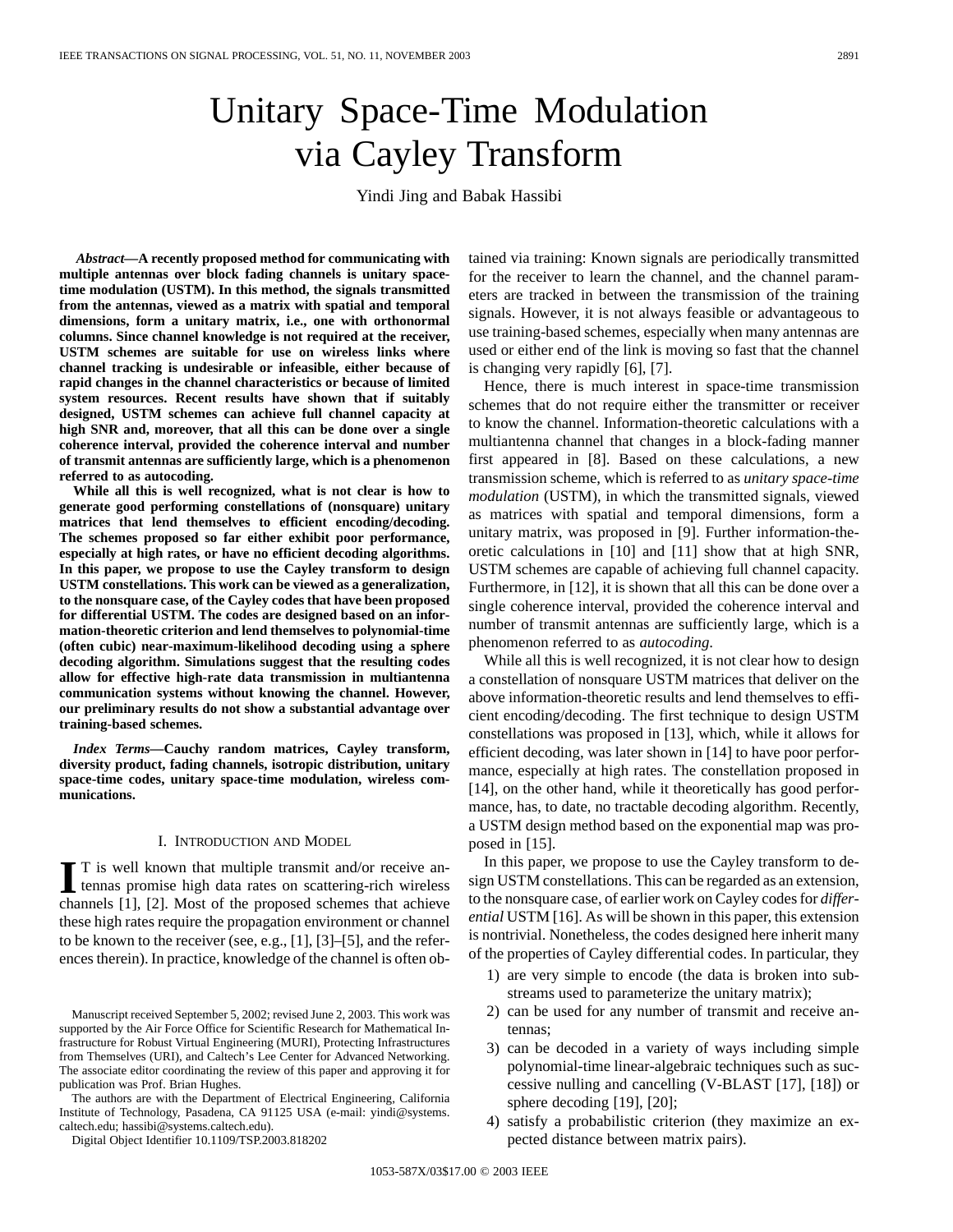The paper is organized as follows. Unitary space-time modulation and training-based schemes are introduced briefly in the following two subsections. In Section II, we first tersely present the Cayley transform and its advantages in parameterizing the space of unitary matrices and then illuminate in detail the encoding, decoding, and design of our Cayley space-time codes. Simulation results, including the comparison of our Cayley codes with training-based schemes, are shown in Section III. The main result of our investigation is that the Cayley codes do not offer a substantial advantage over training-based schemes. Section IV provides the conclusion, and Appendices A, B, and C give the mathematical calculations for optimizing our Cayley codes basis set.

## *A. Unitary Space-Time Modulation*

Consider a wireless communication system with  $M$  transmit antennas and  $N$  receive antennas. We use a block-fading channel with coherence interval  $T$  (for more on this model, see [8] and [9]):

$$
X = \sqrt{\frac{\rho T}{M}} S H + V.
$$
 (1)

Here,  $S: T \times M$  denotes the transmitted signal, where  $s_{tm}$  is the signal sent by the  $m$ th transmit antenna at time  $t$ . The  $t$ th row of  $S$  indicates the row vector of the transmitted values from all the transmit antennas at time  $t$ , and the  $m$ th column indicates the transmitted values of the  $m$ th transmit antenna across the coherence interval.  $H : M \times N$  is the complex-valued propagation matrix that remains constant during the coherent period  $T$ , and  $h_{mn}$  is the propagation coefficient between the mth transmit antenna and the *n*th receive antenna. The  $h_{mn}$ s have a zero-mean unit-variance circularly-symmetric complex Gaussian distribution  $CN(0, 1)$  and are independent of each other. We assume that the channel information is unknown to both the transmitter and the receiver.  $V: T \times N$  is the noise with  $v_{tn}$ , which is the noise at the *n*th receive antenna at time  $t$ . The  $v_{tn}$ s are iid with  $\mathcal{CN}(0,1)$  distribution.  $X: T \times N$  is the received signal matrix, where  $x_{tn}$  is the received value by the *n*th receive antenna at time  $t$ . The  $t$ th row of  $X$  indicates the row vector of the received values at all the receivers at time  $t$ , and the  $n$ th column indicates the received values of the  $n$ th transmit antenna across the coherence interval. We impose an extra power constraint on the transmitted signal

$$
\frac{1}{M} \sum_{m=1}^{M} \mathbf{E} |s_{tm}|^2 = \frac{1}{T}, \quad t = 1, 2, \dots, T
$$
 (2)

which means that the average expected power over the  $M$  transmitted antennas is kept constant for each channel use. Therefore,  $\rho$  represents the expected SNR at each receive antenna.

Conditioned on  $S$ , from (1), we can see that the received signal  $X$  has independent and identically distributed columns (across the  $N$  antennas). At a particular antenna, the  $T$  received symbols are zero-mean complex Gaussian, with the following  $T \times T$  covariance matrix:

$$
\Lambda = I_T + \left(\frac{\rho T}{M}\right) S S^*
$$

where  $S^*$  means the conjugate transpose of matrix S, and  $I_T$  is the  $T \times T$  identity matrix. (Without causing confusion, we omit the subscript sometime later.) The received signal thus has the following conditional probability density:

$$
p(X|S) = \frac{\exp\left(-\text{tr}\{\Lambda^{-1}XX^*\}\right)}{\pi^{TN}\det^N\Lambda}
$$
 (3)

where "tr" denotes the trace function.

The conditional density (3) has considerable symmetry arising from the statistical equivalence of each time-sample and of each transmit antenna. Its special properties, combined with the concavity of the mutual information function, lead to the following theorem summarized in [8]–[10].

*Theorem 1 (Structure of Capacity-Achieving Signal):* [8] A capacity-achieving random signal matrix for (1) may be constructed as a product  $S = VD$ , where V is a  $T \times T$  isotropically distributed unitary matrix, and D is an independent  $T \times M$  real, non-negative, diagonal matrix. Furthermore, for either  $T \gg M$ or high SNR with  $T > M$ ,  $d_{11} = d_{22} = \cdots = d_{MM} = 1$ achieves capacity, where  $D_{ii}$  is the *i*th diagonal entry of  $D$ .

An isotropically distributed  $T \times T$  unitary matrix has a probability density that is unchanged when the matrix is multiplied by any deterministic unitary matrix. In a natural way, an isotropically distributed unitary matrix is the  $T \times T$  counterpart of a complex scalar having unit magnitude and uniformly distributed phase. For more on the isotropic distribution, see [8].

Motivated by this theorem, [9] proposed to use the transmitted signal matrix S as  $S = \Phi[I_M, 0_{T-M,M}]^t$ , where  $\Phi$  is a  $T \times T$ unitary matrix. The superscript " $t$ " indicates the transpose, and  $0_{T-M,M}$  is the  $(T-M) \times M$  matrix of all zeros. (Without causing confusion, we omit the subscript later.) This is called unitary space-time modulation (USTM), and such an  $S$  is called a  $T \times M$  unitary matrix since its M columns are orthonormal. In the USTM scheme, the transmitted signals are chosen from a constellation  $V = \{S_1, \ldots, S_L\}$  of  $L = 2^{RT}$  (where R is the transmission rate)  $T \times M$  unitary matrices. The ML decoder is given by

$$
\hat{\ell} = \arg \max_{\ell=1,\dots,L} ||X^* S_{\ell}||_F^2 = \arg \min_{\ell=1,\dots,L} ||X^* S_{\ell}^{\perp}||_F^2 \tag{4}
$$

where  $S^{\perp}$  is the  $T \times (T - M)$  unitary complement matrix of the  $T \times M$  unitary matrix S, that is,  $[S, S^{\perp}]$  is a  $T \times T$  unitary matrix.  $\|\cdot\|_F$  indicates the Frobenius norm.

In [9], it is also shown that the pairwise block probability of error (of transmitting  $S_{\ell}$  and erroneously decoding  $S_{\ell}$ ) has the Chernoff upper bound

$$
Pe \leq \frac{1}{2} \prod_{m=1}^{M} \left[ \frac{1}{1 + \frac{\left(\frac{\rho T}{M}\right)^2 (1 - d_m^2)}{4 \left(1 + \frac{\rho T}{M}\right)}} \right]^N
$$

where  $1 \ge d_1 \ge \ldots \ge d_M \ge 0$  are the singular values of the  $M \times M$  matrix  $S^*_{\ell'} S_{\ell}$ . The formula shows that the pairwise probability of error behaves as  $|\det(S_{\ell\ell}^*S_{\ell})|^{-2N}$ . Therefore, most design schemes have focused on finding a constellation that maximizes  $\min_{\ell \neq \ell'} |\det(S_{\ell}^*, S_{\ell})|$ . Since L can be quite large, this calls into question the feasibility of computing and using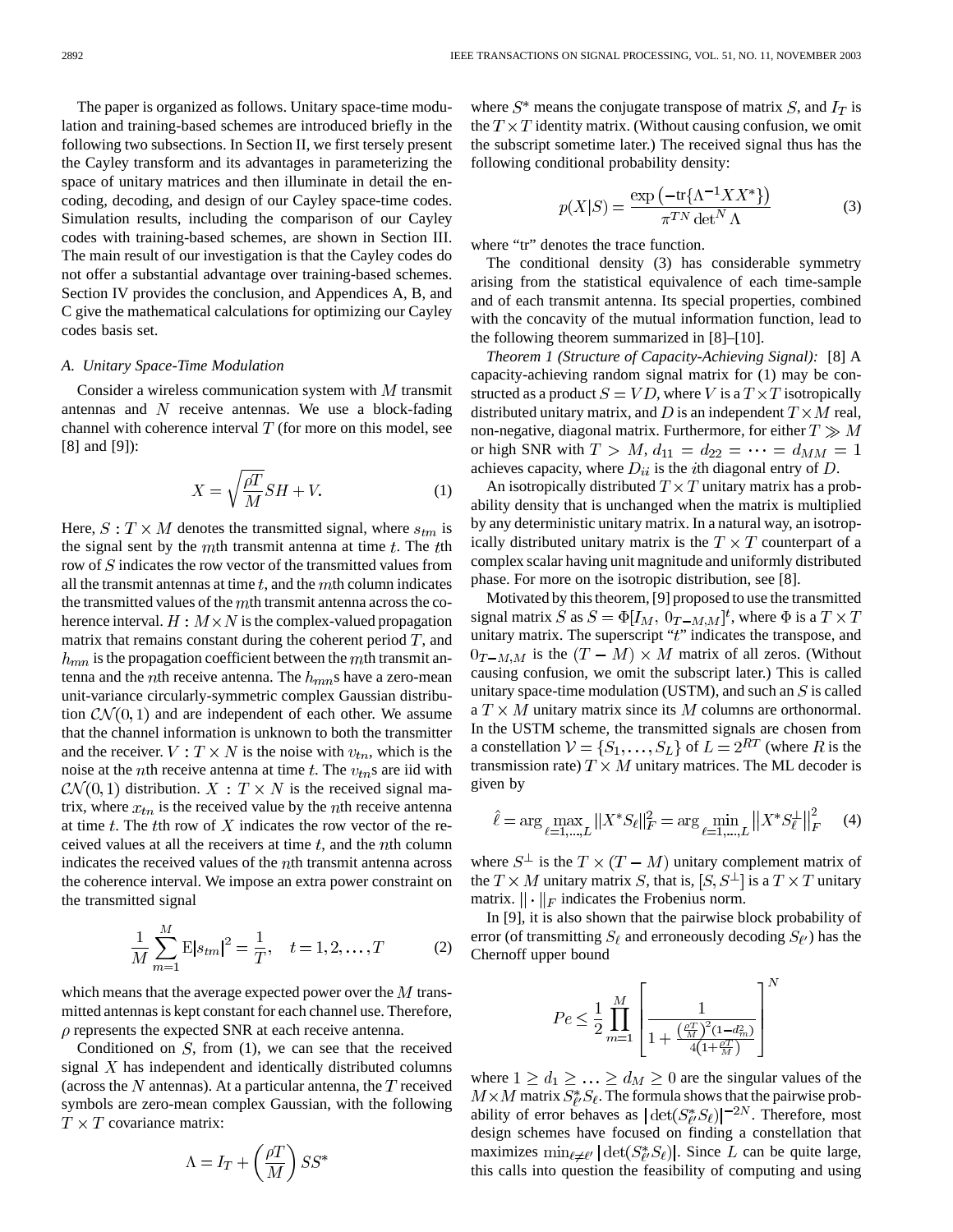this performance criterion. The large number of signals also rules out the possibility of decoding via an exhaustive search. To design constellations that are huge, effective, and yet still simple so that they can be decoded in real-time, we need to introduce some structure. We will show how the Cayley transform can be used later.

## *B. Training-Based Schemes*

When the channel information of a multiple-antenna communication system is unknown, training-based schemes are generally used, by which known signals are periodically transmitted for the receiver to learn the channel. It is meaningful to compare the performance of our Cayley unitary space-time codes with that of the training-based schemes. We first introduce the training-based schemes here.

Training-based schemes dedicate part of the transmitted matrix  $S$  to be a known training signal from which  $H$  can be learned. In particular, training-based schemes are composed of two phases: the training phase and the data transmission phase.

The system equations for the training phase can be written as

$$
X_{\tau} = \sqrt{\frac{\rho_{\tau}}{M}} S_{\tau} H + V_{\tau}, \quad \text{tr}(S_{\tau} S_{\tau}^{*}) = M T_{\tau}
$$

where  $S_{\tau}$  is the  $T_{\tau} \times M$  complex matrix of training symbols sent over  $T_{\tau}$  time samples and known to the receiver,  $\rho_{\tau}$  is the SNR during the training phase,  $X_{\tau}$  is the  $T_{\tau} \times N$  complex received matrix, and  $V_\tau$  is the noise matrix.

Similarly, the system equations for the data transmission phase can be written as

$$
X_d = \sqrt{\frac{\rho_\tau}{M}} S_d H + V_d, \quad \mathbf{E} \operatorname{tr}(S_d S_d^*) = M T_d
$$

where  $S_d$  is the  $T_d \times M$  complex matrix of data symbols sent over  $T_d = T - T_\tau$  time samples,  $\rho_d$  is the SNR during the data transmission phase,  $X_d$  is the  $T_d \times N$  complex received matrix, and  $V_d$  is the noise matrix. The normalization formula above has an expectation because  $S_d$  is random and unknown. Note that  $\rho T = \rho_d T_d + \rho_\tau T_\tau$ .

There are two general methods to estimate the channel information: the maximum likelihood (ML) and the linear minimum mean square error (LMMSE) estimation, whose channel estimations are given as

$$
\hat{H} = \sqrt{\frac{M}{\rho_{\tau}}} \left( S_{\tau}^* S_{\tau} \right)^{-1} S_{\tau}^* X_{\tau}
$$
\n
$$
\hat{H} = \sqrt{\frac{M}{\rho_{\tau}}} \left( \frac{M}{\rho_{\tau}} T_M + S_{\tau}^* S_{\tau} \right)^{-1} S_{\tau}^* X_{\tau}
$$

respectively. In our simulations, the LMMSE estimation is used.

In [7], the optimal training to maximize the lower bound of the capacity for MMSE estimation is given. There are three parameters that are to be optimized. The first one is the training data  $S_{\tau}$ . It is proved that the optimal solution is to choose the training signal as a multiple of a matrix with orthonormal columns. The second one is the length of the training interval. Setting  $T_{\tau} = M$  is optimal for any  $\rho$  and T. Third, the optimal power distribution satisfies the following:

$$
\begin{cases} \rho_d < \rho < \rho_{\tau}, & \text{if } T > 2M \\ \rho_d = \rho = \rho_{\tau}, & \text{if } T = 2M \\ \rho_d > \rho > \rho_{\tau}, & \text{if } T < 2M. \end{cases}
$$

In simulations, we do the training in this optimal way by letting  $T_{\tau} = M$  and  $S_{\tau} = \sqrt{M} I_M$ . For simplicity, equal training and data power  $\rho_d = \rho = \rho_{\tau}$  is used, which is optimal when  $T = 2M$ . By combining the training phase equations and the data transmission phase equations, the system equations can be written as

$$
\begin{bmatrix} X_{\tau} \\ X_d \end{bmatrix} = \sqrt{\rho} \begin{bmatrix} I_M \\ S_d \end{bmatrix} H + \begin{bmatrix} V_{\tau} \\ V_d \end{bmatrix}.
$$
 (5)

Further assume that the  $(T - M) \times M$  information matrix  $S_d$ is unitary. Then, we have

$$
S = \frac{1}{\sqrt{2}} \begin{bmatrix} I_M \\ S_d \end{bmatrix} \text{ and } S^\perp = \frac{1}{\sqrt{2}} \begin{bmatrix} -S_d^* \\ I_{T-M} \end{bmatrix} \tag{6}
$$

where  $S^{\perp}$  is the  $T \times (T - M)$  unitary complement matrix of the  $T \times M$  unitary matrix S. If  $S_d$  is not unitary, then  $S^{\perp}$  is only the orthogonal complement  $S^{\perp *}S = 0$  since the unitary complement may not exist.

#### II. CAYLEY UNITARY SPACE-TIME CODES

*A. Parameterization of the Unitary Matrix Space by the Cayley Transform*

In USTM, the first M columns of the  $T \times T$  unitary matrices are chosen to be the transmitted signal. Therefore, let us first look at the space of the  $T \times T$  unitary matrices, which is referred as the *Stiefel* manifold. It is well-known that this manifold is highly nonlinear and nonconvex. Note that an arbitrary complex  $T \times T$  matrix has  $2T^2$  real parameters, but for a unitary one, there are  $T$  constraints to force each column to have unit norm and another  $2 \times ((T(T-1))/2)$  constraints to make the  $T$  columns pairwise orthogonal. Therefore, the Stiefel manifold has dimension  $2T^2 - T - 2 \times ((T(T - 1))/2) = T^2$ . Similarly, the space of  $T \times M$  unitary matrices has dimension  $2TM - M - 2 \times ((M(M-1))/2) = 2TM - M^2$ .

To design codes of unitary matrices, we need first a parameterization of the space. There are some parameterization methods in existence, but all of them suffer from disadvantages for use in unitary space-time code design. We now briefly discuss these.

The first parameterization method is with Givens rotations. A unitary matrix  $\Phi$  can be written as the product

$$
\Phi = G_1 G_2 \cdots G_{\frac{T(T-1)}{2}} DG_{\frac{T(T+1)}{2}} \cdots G_{T(T-1)}
$$

where D is a diagonal unitary matrix, and the  $G_i$ s are the Givens (or planar) rotations: one for each of the  $((T(T-1))/2)$  two-dimensional (2-D) hyperplanes [21]. It is conceivable that one can encode the data onto the angles of rotations and also the diagonal phases of  $D$ , but it is not a practical method since neither is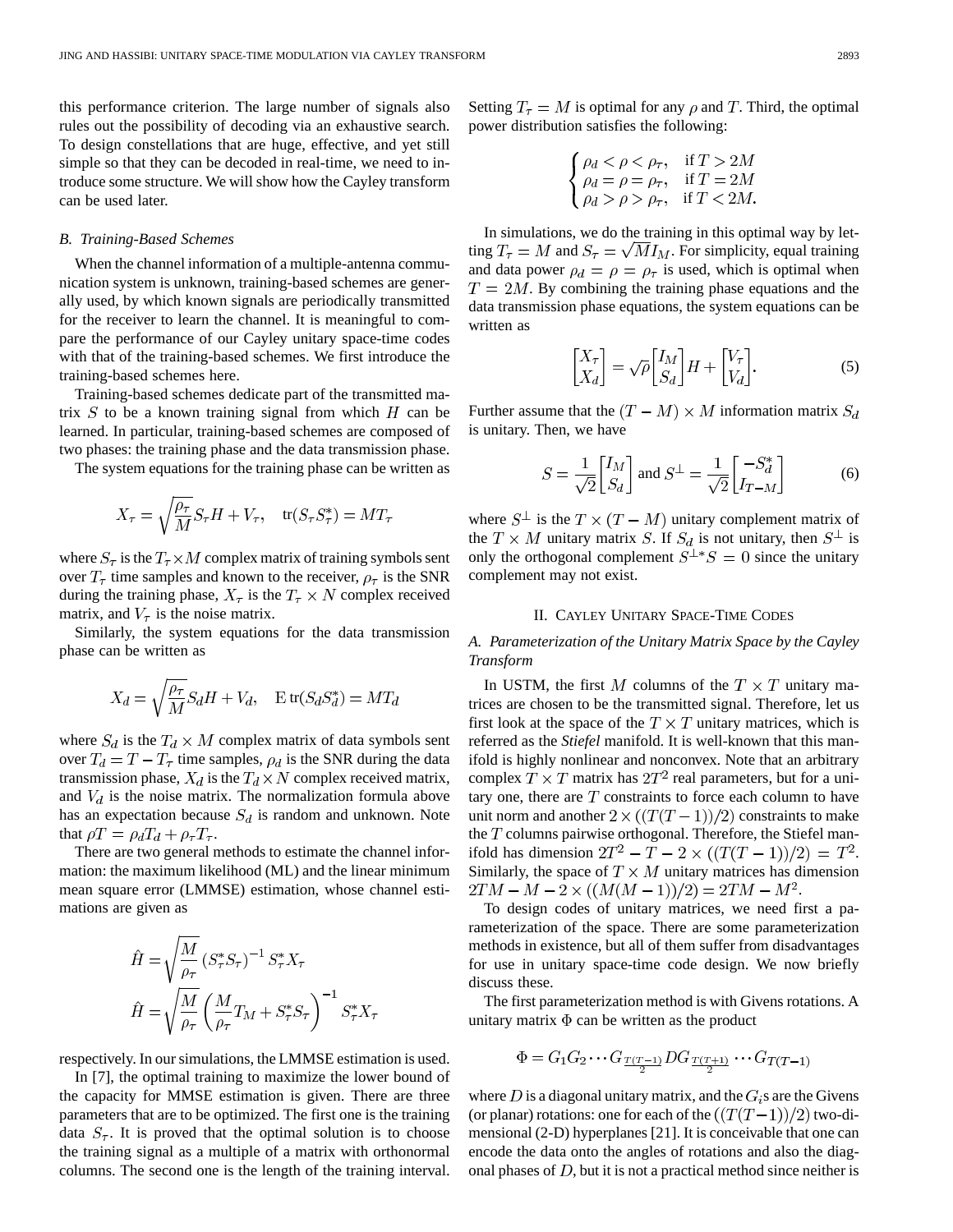the parameterization one-to-one (for example, one can reorder the Givens rotations), nor does systematic decoding appear to be possible.

Another method is to parameterize with Householder reflections. A unitary matrix  $\Phi$  can be written as the product  $\Phi =$  $DH_1H_2 \cdots H_T$ , where D is a diagonal matrix, and the  $H_i$ s are Householder matrices. This method is also not encouraging to us because we do not know how to encode and decode the data onto the Householder matrices in any efficient manner.

In addition, unitary matrices can be parameterized with the matrix exponential  $\Phi = e^{iA}$ . When A is  $T \times T$  Hermitian,  $\Phi$ is unitary. The exponential map also has the difficulty of not being one-to-one. This can be overcome by imposing the constraints  $0 \leq A < 2\pi I$ , but the constraints are not linear although convex. We do not know how to sample the space of  $A$  to obtain a constellation of  $\Phi$ . Moreover, the map is not easy to be converted at the receiver for  $T > 1$ . Nonetheless, a method based on the exponential map has been proposed in [15].

*1) Cayley Transform and its Properties:* The Cayley transform was proposed in [16] and used to design codes for differential unitary space-time modulation, whereby both good performance and simple encoding and decoding are obtained.

The Cayley transform of a complex  $T \times T$  matrix Y is defined to be

$$
\Phi = (I + Y)^{-1}(I - Y)
$$

where Y is assumed to have no eigenvalue at  $-1$  so that the inverse exists. Let A be a  $T \times T$  Hermitian matrix, and consider the Cayley transform of the skew-Hermitian matrix  $Y = iA$ :

$$
\Phi = (I + iA)^{-1}(I - iA). \tag{7}
$$

First, note that since  $iA$  is skew-Hermitian, it has no eigenvalue at  $-1$  because all its eigenvalues are strictly imaginary. That means that  $(I + iA)^{-1}$  always exists. The Cayley transform is the generalization of the scalar transform

$$
v=\frac{1-ia}{1+ia}
$$

that maps the real line to the unit circle. Notice that no finite point on the real line can be mapped to the  $-1$  point on the unit circle.

In addition

$$
\Phi \Phi^* = (I + iA)^{-1} (I - iA) [(I + iA)^{-1} (I - iA)]^*
$$
  
=  $(I + iA)^{-1} (I - iA)(I + iA)(I - iA)^{-1}$   
= I.

The second equation is true because  $I - iA$ ,  $I + iA$ ,  $(I - iA)^{-1}$ , and  $(I + iA)^{-1}$  all commute. Similarly,  $\Phi^* \Phi = I$  can also be proved. Therefore, similar to the matrix exponential, the Cayley transform maps Hermitian matrices to unitary matrices. In addition, from (7), it can be proven easily that

$$
iA = (I + \Phi)^{-1}(I - \Phi)
$$

provided that  $(I+\Phi)^{-1}$  exists. This shows that the Cayley transform and its inverse transform coincide. Thus, the Cayley transform is one-to-one. It is not an onto map because those unitary matrices with eigenvalues at  $-1$  have no inverse images. Recall that the space of Hermitian or skew-Hermitian matrices has dimension  $T^2$ , which matches that of the Stiefel manifold.

We have shown that a matrix with no eigenvalues at  $-1$  is unitary if and only if its Cayley transform is skew-Hermitian. Compared with other parameterizations of unitary matrices, the parameterization with Cayley transform is one-to-one and easily invertible. The Cayley transform maps the complicated Stiefel manifold of unitary matrices to the space of skew-Hermitian (Hermitian) matrices, and skew-Hermitian (Hermitian) matrices are easy to characterize since they form a linear vector space over the reals. Therefore, easy encoding and decoding can be obtained by this handy feature.

In addition, it is proved in [16] that a set of unitary matrices is fully diverse if and only if the set of their skew-Hermitian Cayley transforms is fully diverse. This suggests that a promising performance set of unitary matrices can be obtained from a well-designed set of Hermitian matrices by Cayley transform.

#### *B. Cayley Unitary Space-Time Codes*

Because the Cayley transform maps the nonlinear Stiefel manifold to the linear space (over the reals) of Hermitian (or skew-Hermitian) matrices (and vice-versa), it is convenient and most straightforward to encode data linearly onto a skew-Hermitian matrix and then apply the Cayley transform to get a unitary matrix.

We call a Cayley unitary space-time code one for which each  $T \times M$  unitary matrix is

$$
S = (I_T + iA)^{-1}(I_T - iA)\begin{bmatrix} I_M \\ 0 \end{bmatrix}
$$
 (8)

with the Hermitian matrix  $A$  given by

$$
A = \sum_{q=1}^{Q} \alpha_q A_q \tag{9}
$$

where  $\alpha_1, \alpha_2, \dots, \alpha_Q$  are real scalars (chosen from a set A with r possible values) and  $A_1, A_2, \ldots, A_Q$  are fixed  $T \times T$  complex Hermitian matrices.

The code is completely determined by the set of matrices  $\{A_1, A_2, \ldots, A_Q\}$ , which can be thought of as Hermitian basis matrices. Each individual codeword, on the other hand, is determined by our choice of the scalars  $\alpha_1, \alpha_2, \dots, \alpha_Q$  whose values are in the set  $A_r$  (The subscript "r" represents the cardinality of the set). Since each of the  $Q$  real coefficients may take on  $r$  possible values and the code occupies  $T$  channel uses, the transmission rate is  $R = (Q/T) \log_2 r$ . We defer the discussion of how to design the  $A_q$ 's and how to choose Q and the set  $A_r$  later in this section and concentrate on how to decode  $\alpha_1, \alpha_2, \ldots, \alpha_Q$ at the receiver first.

## *C. Decoding of Cayley Codes*

Similar to the differential Cayley codes, our Cayley unitary space-time codes also have the good property of linear decoding, which means that the receiver can be made to form a system of linear equations in the real scalars  $\alpha_1, \alpha_2, \ldots, \alpha_Q$ .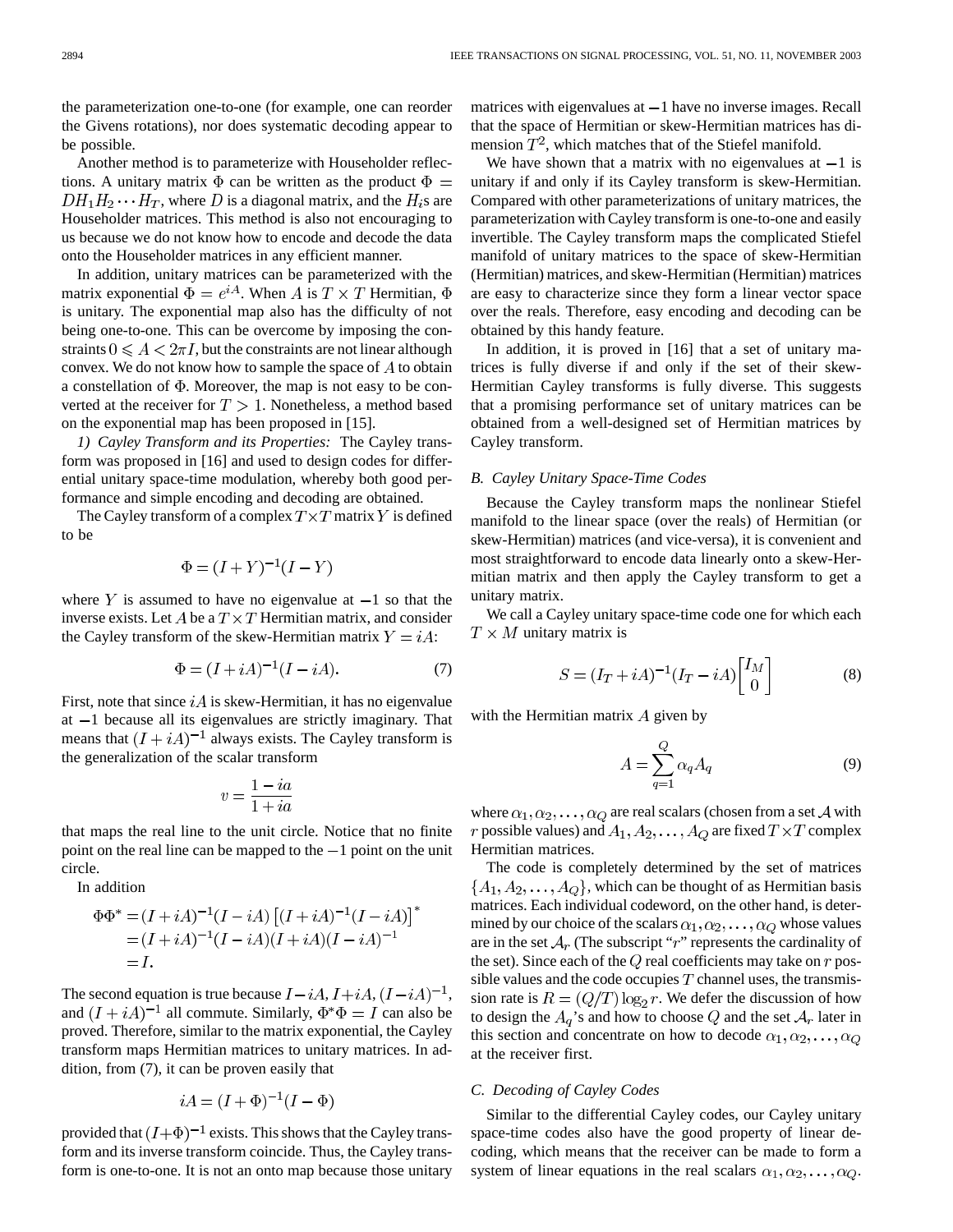First, it is useful to see what our codes and their ML decoding look like.

We partition the  $T \times T$  matrix A as  $\begin{bmatrix} 1 & 1 & 1 & 1 \\ 1 & 1 & 1 & 1 \\ 1 & 1 & 1 & 1 \end{bmatrix}$ , where is an  $M \times M$  matrix, and  $A_{22}$  is a  $(T-M) \times (T-M)$  matrix. For A being Hermitian,  $A_{11}$  and  $A_{22}$  must both be Hermitian, and  $A_{21} = A_{12}^*$ .

Observe that

$$
\Phi = (I + iA)^{-1}(I - iA)
$$
  
=  $(I + iA)^{-1}(2I - (I + iA))$   
=  $2(I + iA)^{-1} - I$ .

Using the above, some algebra shows the equation shown at bottom of the page, where  $\Delta_2 = I + iA_{22} + A_{12}^*(I +$  $iA_{11}$ )<sup>-1</sup> $A_{12}$ , which is the Schur complement of  $I + iA_{11}$  in  $I + A$ .

Therefore, our transmitted signal has the following structure:

$$
S = \begin{bmatrix} 2\left[I - (I + iA_{11})^{-1}A_{12}\Delta_2^{-1}A_{12}^*\right](I + iA_{11})^{-1} - I \\ -2i\Delta_2^{-1}A_{12}^*(I + iA_{11})^{-1} \end{bmatrix}
$$
  
and 
$$
S^{\perp} = \begin{bmatrix} -2i(I + iA_{11})^{-1}A_{12}\Delta_2^{-1} \\ 2\Delta_2^{-1} - I \end{bmatrix}.
$$
 (10)

In fact, it can be algebraically verified that both S and  $S^{\perp}$  are unitary.

By partitioning the received signal matrix X into an  $M \times N$ block  $X_1$  and a  $(T - M) \times N$  block  $X_2$  as  $X = [X_1^t, X_2^t]^t$ , the second form of the ML decoder in (4) reduces to

$$
\arg\min_{\{\alpha_q\}} \left\| \left[ -2iX_1^*(I + iA_{11})^{-1}A_{12} + X_2^*(2 - \Delta_2) \right] \Delta_2^{-1} \right\|_F^2.
$$

The reason for choosing the second form of the ML, as opposed to the first one, is that we prefer to minimize, rather than maximize, the Frobenius norm. In fact, we will presently see that a simple approximation leads us to a quadratic minimization problem, which can be solved conveniently via sphere decoding.

As mentioned, the decoder is not quadratic in the entries of A, which indicates that it is not quadratic in the  $\alpha_{q}$ s since the matrix A is linear in the  $\alpha_q$ s. Therefore, the system equation at the receiver is not linear. The formula looks intractable because there are matrix inverses as well as the Schur complement  $\Delta_2$ . If we adopt the approach of [16] by ignoring the covariance of the additive noise term  $\Delta_2^{-1}$ , we obtain

$$
\arg\min_{\{\alpha_q\}}\left\|2X_2^* - X_2^*\Delta_2 - 2iX_1^*(I + iA_{11})^{-1}A_{12}\right\|_F^2 \quad (11)
$$

which, however, is still not quadratic in the entries of  $A$ . Therefore, to simplify the formula, more constraints should be imposed on the Hermitian matrix  $A$ . This means that our  $A$  matrix should have a more handy structure. Fortunately, observe that the degrees of freedom in a  $T \times T$  Hermitian matrix is  $T^2$ , but the degrees of freedom in a  $T \times M$  unitary matrix  $S$  are only  $2TM - M^2 = T^2 - (T - M)^2$ . There are  $(T - M)^2$  more degrees of freedom in  $A$  than we need. Therefore, let us exploit this. Indeed, if we let

$$
(I + iA_{11})^{-1}A_{12} = B \tag{12}
$$

for some *fixed*  $M \times (T - M)$  matrix B by which  $2M(T - M)$ degrees of freedom are lost, $1$  we will therefore have

 $A_{12} = (I + iA_{11})B$ 

and

$$
\Delta_2 = I + B^*B - iB^*A_{11}B + iA_{22}.
$$
 (14)

Some algebra shows that the above decoding formula (11) reduces to

$$
\hat{\alpha}_{\text{lin}} = \arg\min_{\{\alpha_q\}} ||X_2^* - X_2^* B^* B
$$
  
-2iX\_1^\* B + iX\_2^\* B^\* A\_{11} B - iX\_2^\* A\_{22} ||\_F^2 (15)

which is now quadratic in the entries of  $A$ . Fast decoding methods such as sphere decoding and nulling and cancelling can be used in polynomial time as in BLAST [1].

We call  $(15)$  the "linearized" decoder because the system of equations obtained in solving for the unconstrained  $\alpha_q$ s is linear. For a wide range of rates and SNR, (15) can be solved exactly in roughly  $O(Q^3)$  computations using sphere decoding [19], [20]. Furthermore, simulation results show that the penalty for using (15) is small, especially when weighed against the complexity of exact ML. To facilitate the presentation of these decoding algorithms, we write down the equivalent channel model in matrices in the following section.

*1) Equivalent Model:* From (12),  $A_{12} = A_{21}^*$  is fully determined by  $A_{11}$ . Therefore, the degrees of freedoms in A are all from matrices  $A_{11}$  and  $A_{22}$ . The encoding formula (9) of A can thus be modified to the following encoding formulas of  $A_{11}$  and  $A_{22}$ :

$$
A_{11} = \sum_{q=1}^{Q} \alpha_q A_{11,q} \quad \text{and} \quad A_{22} = \sum_{q=1}^{Q} \alpha_q A_{22,q} \tag{16}
$$

where Q is the number of possible  $A_{11,q}$ s and  $A_{22,q}$ s,  $\alpha_1, \alpha_2, \ldots \alpha_Q$  are real scalars chosen from the set  $\mathcal{A}_r$ , , and  $A_{22,1}, A_{22,2}, \ldots, A_{22,Q}$  are fixed  $11, 10, 41, 11, 2, \ldots, A_{11}, Q$ , and  $A_{22,1}, A_{22,2}, \ldots, A_{22,Q}$  are fixed<br><sup>1</sup>With these conditions, the number of degrees of freedom in A is  $T^2$  –

$$
\Phi = \begin{bmatrix} 2\left[I - (I + iA_{11})^{-1}A_{12}\Delta_2^{-1}A_{12}^*\right](I + iA_{11})^{-1} - I & -2i(I + iA_{11})^{-1}A_{12}\Delta_2^{-1} \\ -2i\Delta_2^{-1}A_{12}^*(I + iA_{11})^{-1} & 2\Delta_2^{-1} - I \end{bmatrix}
$$

(13)

 $A_{11,1}, A_{11,2}, \ldots, A_{11,Q}$ , and  $A_{22,1}, A_{22,2}, \ldots, A_{22,Q}$  are fixed<br><sup>1</sup>With these conditions, the number of degrees of freedom in A is  $T^2 - 2TM + 2M^2$ , which is greater than  $2TM - M^2$ , the number of degrees of freedom in an arbitrary  $\widetilde{T} \times M$  unitary matrix, when  $T \geq 3M$ .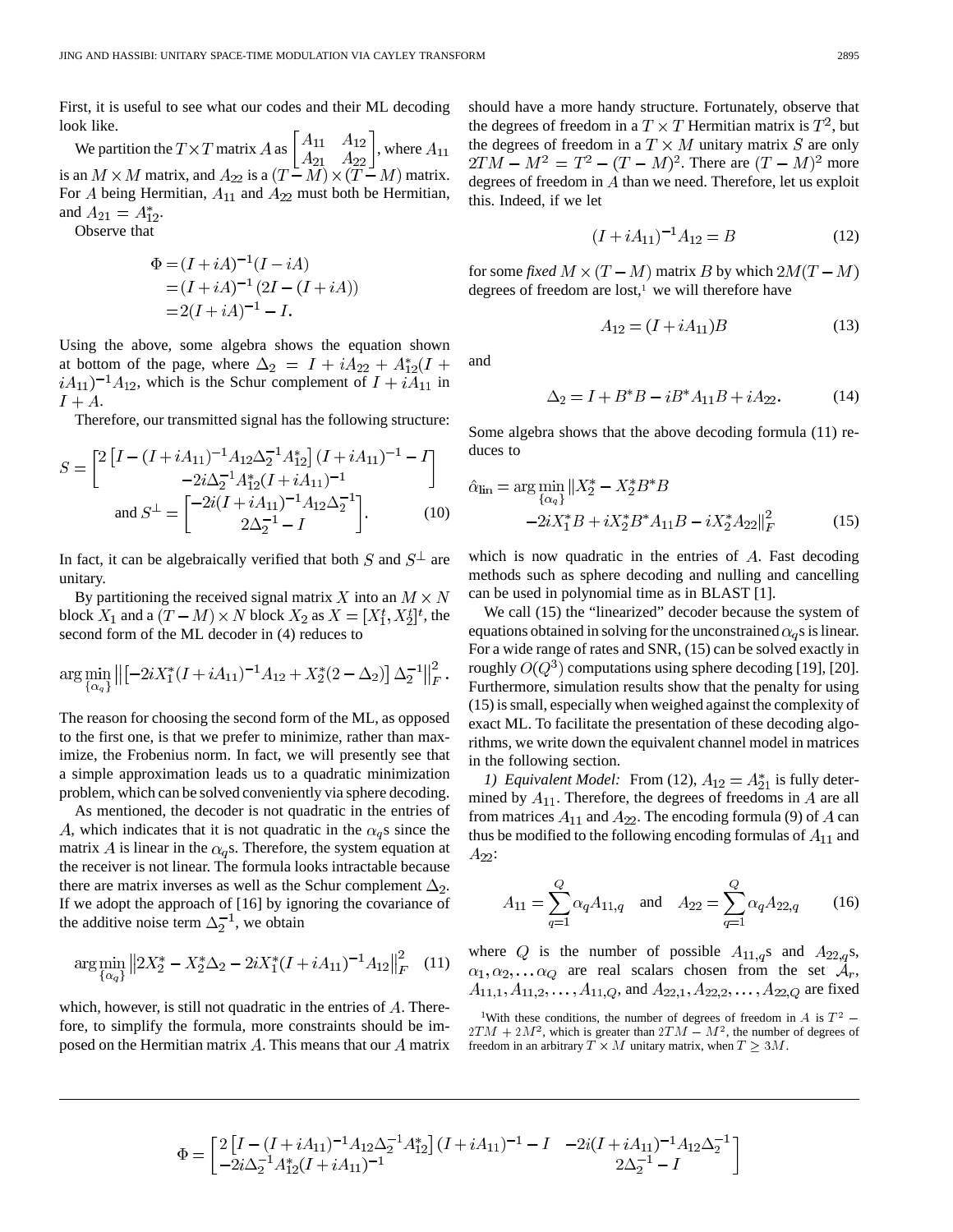$M \times M$  and  $(T - M) \times (T - M)$  complex Hermitian matrices. The matrix  $\vec{A}$  is constructed as the following:

$$
A = \begin{bmatrix} A_{11} & (I + iA_{11})B \\ B^*(I - iA_{11}) & A_{22} \end{bmatrix}
$$
  
= 
$$
\begin{bmatrix} Q & \alpha_q A_{11,q} \\ \sum_{q=1}^C \alpha_q A_{11,q} & I + i \sum_{q=1}^Q \alpha_q A_{11,q} \end{bmatrix} B
$$
  
= 
$$
\begin{bmatrix} Q & \alpha_q A_{22,q} \\ B^* & I - i \sum_{q=1}^Q \alpha_q A_{11,q} \end{bmatrix} \sum_{q=1}^Q \alpha_q A_{22,q}
$$
  
= 
$$
\sum_{q=1}^Q \alpha_q \begin{bmatrix} A_{11,q} & iA_{11,q}B \\ -iB^*A_{11,q} & A_{22,q} \end{bmatrix} + \begin{bmatrix} 0 & B \\ B^* & 0 \end{bmatrix}.
$$

Therefore, the linearized ML decoder (15) can be written as

$$
\arg\min_{\{\alpha_q\}} \|X_2^* - X_2^* B^* B - 2iX_1^* B + i \sum_{q=1}^Q \alpha_q X_2^* B^* A_{11,q} B - i \sum_{q=1}^Q \alpha_q X_2^* A_{22,q} \Big\|_F^2.
$$
 (17)

By defining

$$
C = X_2^* - X_2^* B^* B - 2iX_1^* B
$$
  
\n
$$
J_q = -iX_2^* B^* A_{11,q} B + iX_2^* A_{22,q}
$$
\n(18)

for  $q = 1, 2, \ldots, Q$  and decomposing the complex matrices C and  $J_q$  into their real and imaginary parts, the decoding formula (17) can be further rewritten as

$$
\arg\min_{\{\alpha_q\}} \left\| \begin{bmatrix} C_R \\ C_I \end{bmatrix} - \begin{bmatrix} J_{1,R} & \cdots & J_{Q,R} \\ J_{1,I} & \cdots & J_{Q,I} \end{bmatrix} \begin{bmatrix} \alpha_1 I_{T-M} \\ \vdots \\ \alpha_Q I_{T-M} \end{bmatrix} \right\|_F^2
$$

where  $C_R$ ,  $C_I$  are the real and imaginary parts of the matrix C, and  $J_{i,R}$ ,  $J_{i,I}$  are the real and imaginary parts of the matrices  $J_i$ . Denoting by  $C_{R,j}$ ,  $C_{I,j}$ ,  $J_{i,R,j}$ , and  $J_{i,I,j}$  the *j*th columns of  $C_R, C_I, J_{i,R}$ , and  $J_{i,I}$  for  $j = 1, 2, \ldots, (T-M)$  and writing the matrices in the above formula column by column, the formula can be further simplified to

$$
\arg\min_{\{\alpha_q\}} \|\mathcal{R} - \mathcal{H}\underline{\alpha}\|_F^2 \tag{19}
$$

where  $R$  is the  $2N(T - M)$ -dimensional column vector  $[C_{R_1}^t, C_{I_1}^t, \cdots C_{R_T-M}^t, C_{I_T-M}^t]^t$ , and H is the matrix

$$
\begin{bmatrix} J_{1,R,1} & J_{2,R,1} & \cdots & J_{Q,R,1} \\ J_{1,I,1} & J_{2,I,1} & \cdots & J_{Q,I,1} \\ \vdots & \vdots & \ddots & \vdots \\ J_{1,R,T-M} & J_{2,R,T-M} & \cdots & J_{Q,R,T-M} \\ J_{1,I,T-M} & J_{2,I,T-M} & \cdots & J_{Q,I,T-M} \end{bmatrix}
$$
 (20)

and  $\underline{\alpha} = [\alpha_1, \cdots, \alpha_Q]^t$  is the vector of unknowns. We can get the equivalent channel model

> $\mathcal{R} = \mathcal{H}\alpha + \mathcal{W}$ (21)

where W is the noise matrix.  $\alpha$  appears to pass through an equivalent channel  $H$  that is known to the receiver because it is a function of  $A_{11,1}, A_{11,2}, \ldots, A_{11,Q}, A_{22,1}, A_{22,2}, \ldots, A_{22,Q}, X_1,$ and  $X_2$  and is corrupted by additive noise.<sup>2</sup> The receiver can simply get the equivalent channel from (20).

Therefore, we have a simple linear system of equations that may be decoded using known techniques such as successive nulling and cancelling, its efficient square-root implementation, or sphere decoding. Efficient implementations of nulling and cancelling generally require  $O(Q^3)$  computations. Sphere decoding can be regarded as a generalization of nulling and cancelling, where at each step, rather than making a hard decision on the corresponding  $\alpha_{q}s$ , one considers all the  $\alpha_{q}s$  that lie within a sphere of certain radius. Sphere decoding has the important advantage over nulling and cancelling in that it computes the *exact* solution. Its worst-case behavior is exponential in  $Q$ , but its average behavior is comparable to nulling and cancelling. When the number of transmit antennas and the rate are small, ML decoding is possible. However, exact ML decoding generally requires a search over all possible  $\alpha_1, \ldots, \alpha_Q$ , which may be impractical for large  $T$  and  $R$ . Fortunately, the performance penalty for the linearized maximum likelihood (15) is small, especially weighed against the complexity of exact ML.

*2) Number of Independent Equations:* Nulling and cancelling explicitly requires that the number of equations be at least as large as the number of unknowns. Sphere decoding does not have this hard constraint, but it benefits from more equations because the computational complexity grows exponentially in the difference between the number of unknowns and the number of independent equations. To keep the complexity of the sphere decoding algorithm polynomial, it is important that the number of linear equations resulting from (15) be at least as large as the number of unknowns. Equation (21) suggests that there are  $2N(T - M)$  real equations and Q real unknowns. Hence, we may impose the constraint

$$
Q \le 2N(T - M).
$$

This argument assumes that the matrix  $H$  has full column rank. There is, at first glance, no reason to assume otherwise, but it turns out to be false. Due to the Hermitian constraints, not all the  $2M(T - M)$  equations are independent. A careful analysis yields the following result.

*Theorem 2 (Rank of*  $H$ *):* The matrix given in (20) generally has rank

$$
rank(\mathcal{H}) = \begin{cases} \min\left(2N(T-M) - N^2, Q\right), & \text{if } T - M \ge N\\ \min\left((T - M)^2, Q\right), & \text{if } T - M < N. \end{cases} \tag{22}
$$

*Proof:* First, assume that  $T-M \geq N$ . The rank of H is the dimension of the range space of c in the equation  $\epsilon = \mathcal{H}a$  as a varies. Equivalently, the rank of  $H$  is the dimension of the range space of the  $N \times (T - M)$  complex matrix C in the equation  $C = iX_2^*(A_{22} - B^*A_{11}B)$  when  $A_{11}$  and  $A_{22}$  vary. Because  $A_{11}$  and  $A_{22}$  are not arbitrary matrices, the range space of C cannot have all the  $2(T - M)N$  dimensions as it appears. Now

<sup>2</sup>In general, the covariance of the noise is dependent on the transmitted signal. However, in ignoring  $\Delta_2^{-1}$  in (11), we have ignored this signal dependence.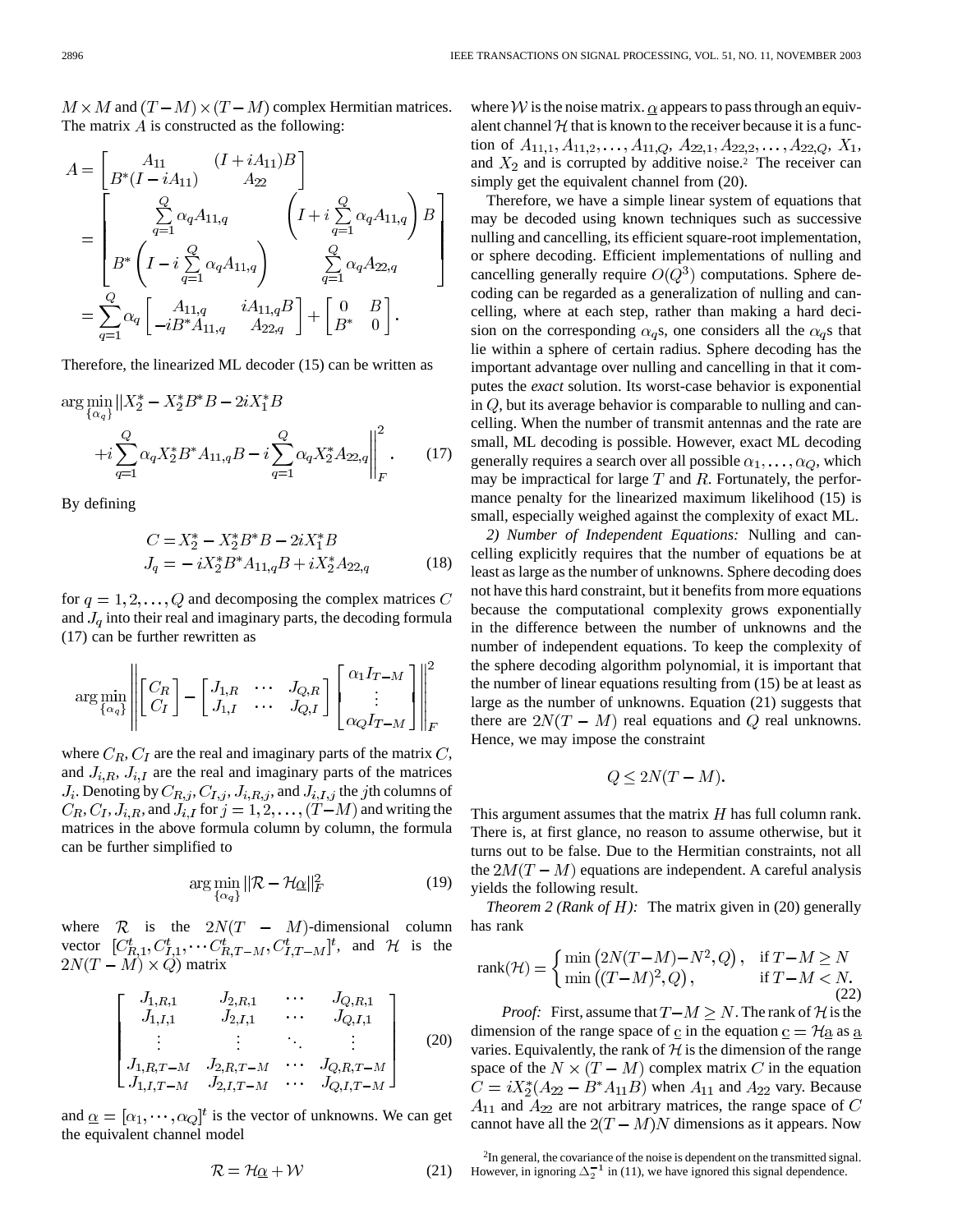let us study the number of constraints added on the range space of C as  $A_{11}$  and  $A_{22}$  can only be Hermitian matrices. Since

$$
[C(iX_2)]^* = -iX_2^*(A_{22} - B^*A_{11}B)(-i)X_2
$$
  
=  $iX_2^*(A_{22} - B^*A_{11}B)(iX_2)$   
=  $C(iX_2)$ 

which shows that the  $N \times N$  matrix  $C(iX_2)$  is Hermitian. This enforces  $N^2$  linear constraints on the entries of C. Therefore, only at most  $2(T - M)N - N^2$  entries of all the  $2(T - M)N$ entries are free. Since  $\mathcal{H}$  is  $2(T - M)N \times Q$ , the rank of  $\mathcal{H}$  is at most  $\min(2(T-M)N-N^2,Q)$ .

Now, assume that  $T - M < N$ . We know that the  $N \times N$ matrix  $C(iX_2)$  is Hermitian, but it has rank  $T - M < N$  now instead of full rank. Therefore, the entries of the lower right  $(N-(T-M)) \times (N-(T-M))$  Hermitian sub-matrix of  $C(iX_2)$  are uniquely determined by its other entries. Therefore, the number of constraints yielded by the equations  $C(iX_2)$  =  $(C(iX_2))^*$  is  $N^2 - (N - (T - M))^2 = 2N(T - M) - (T - M)^2$ . Thus, there are at most  $2N(T - M) - (2N(T - M) - (T (M)^2 = (T - M)^2$  degrees of freedom in C. The rank of H is at most  $\min((T-M)^2, Q)$ .

We have essentially proved an upper bound on the rank. Our argument so far has not relied on any specific sets for  $A_{11}$  and  $A_{22}$ . When  $A_{11} = 0$ , we are reduced to studying  $iX_2^*A_{22}$ , which is the same setting as that of differential USTM [16]. In [16, Th. 1], it is argued that for a generic choice of the basis matrices  $A_{22,1}, \dots, A_{22,Q}$ , the rank of  $H$  attains the upper bound. Therefore, the same holds here, and  $H$  attains the upper bound.  $\Box$ 

Theorem 2 shows that even though there are  $2N(T - M)$ equations in (21), not all of them are independent. To have at least as many equations as unknowns, the following constraint is needed:

$$
Q \le \begin{cases} 2N(T-M) - N^2, & \text{if } T - M \ge N \\ (T - M)^2, & \text{if } T - M < N \end{cases}
$$

or equivalently

$$
Q \le \min(T - M, N) \max(2(T - M) - N, T - M). \tag{23}
$$

#### *D. Geometric Property of the Cayley Space-Time Codes*

With the choice (12) or, equivalently, (13), the first block of the transmitted matrix  $S$  in (10) can be simplified as the following:

$$
2\left[I - (I + iA_{11})^{-1}A_{12}\Delta_2^{-1}A_{12}^*\right](I + iA_{11})^{-1} - I
$$
  
= 
$$
\left[2I - 2B\Delta_2^{-1}B^*(I - iA_{11}) - (I + iA_{11})\right](I + iA_{11})^{-1}
$$
  
= 
$$
\left[(I - iA_{11}) - 2B\Delta_2^{-1}B^*(I - iA_{11})\right](I + iA_{11})^{-1}
$$
  
= 
$$
\left[I - 2B\Delta_2^{-1}B^*\right](I - iA_{11})(I + iA_{11})^{-1}.
$$

The second block of  $S$  equals . Since  $(I - iA_{11})$  and  $(I + iA_{11})^{-1}$  commute

$$
S = \begin{bmatrix} I - 2B\Delta_2^{-1}B^* \\ -2i\Delta_2^{-1}B^* \end{bmatrix} (I - iA_{11})(I + iA_{11})^{-1}.
$$

Our Cayley unitary space-time code and its unitary complement can be written as

$$
S = \begin{bmatrix} I & -iB \\ 0 & I \end{bmatrix} \begin{bmatrix} I_M \\ -2i\Delta_2^{-1}B^* \end{bmatrix} U_1, \text{ and}
$$

$$
S^{\perp} = \begin{bmatrix} -2iB\Delta_2^{-1} \\ 2\Delta_2^{-1} - I_{T-M} \end{bmatrix}
$$
(24)

where

$$
\Delta_2 = I + B^* B - i \sum_{q=1}^{Q} \alpha_q B^* A_{11,q} B + i \sum_{q=1}^{Q} \alpha_q A_{22,q} \quad (25)
$$

and  $U_1 = (I + iA_{11})^{-1}(I - iA_{11})$  is an  $M \times M$  unitary matrix since it is the Cayley transform of the Hermitian matrix  $A_{11}$ .

The code is completely determined by the matrices  $A_{11,1}, A_{11,2}, \ldots, A_{11,Q}$  and  $A_{22,1}, A_{22,2}, \ldots, A_{22,Q}$ , which can be thought of as Hermitian basis matrices. Each individual codeword, on the other hand, is determined by our choice of the scalars  $\alpha_1, \alpha_2, \dots, \alpha_Q$  chosen from the set  $\mathcal{A}_r$ . Since there are  $Q$  basis matrices for  $A_{11}$  and  $A_{22}$ , and the code occupies  $T$ channel uses, the transmission rate is

$$
R = \frac{Q}{T} \log_2 r.
$$
 (26)

Since the channel matrix  $H$  is unknown and, if left multiplied by an  $M \times M$  unitary matrix its distribution remains unchanged, we can combine  $U_1$  with the channel matrix  $H$  to get . If we left multiply  $X$ ,  $S$ , and  $V$  by  $\begin{bmatrix} I_M & iB \\ 0 & I_{T-M} \end{bmatrix}$  to get X', S' and V', the system (1) can be rewritten as

$$
X' = \sqrt{\frac{\rho T}{M}} \begin{bmatrix} I_M \\ -2i\Delta_2^{-1} B^* \end{bmatrix} H' + V'.
$$

We can see that this is very similar to the equations of the training-based schemes (6). The only difference is in the noises. In (6), entries of the noise are independent white Gaussian noise with zero mean and unit variance. Here, the entries of  $V'$  are no longer independent with unit variance, although they still have zero mean. The dependence of the noises is beneficial to the performance since more information can be obtained.

The following theorem about the structure of  $S^{\perp}$  is needed later in the optimization of the basis matrices.

*Theorem 3 (Difference of Unitary Complements of the Transmitted Signal)*: The difference of the unitary complements  $S^{\perp}$ and  $\hat{S}^{\perp}$  of the transmitted signals S and  $\hat{S}$  can be written as

$$
S^{\perp} - \hat{S}^{\perp} = 2 \begin{bmatrix} -iB \\ I \end{bmatrix} \Delta_2^{-1} (\hat{\Delta}_2 - \Delta_2) \hat{\Delta}_2^{-1} \tag{27}
$$

where  $\Delta_2$  and  $\Delta_2$  are the corresponding Schur complements. *Proof:* See Appendix A.

Another way to look at Theorem 3 is to note that

$$
S^{\perp} = \begin{bmatrix} 0 \\ -I \end{bmatrix} + 2 \begin{bmatrix} -iB \\ I \end{bmatrix} \Delta_2^{-1}.
$$
 (28)

Without the unitary constraint, this is an affine space since all the data is encoded in  $\Delta_2^{-1}$ . Therefore, in general, the space of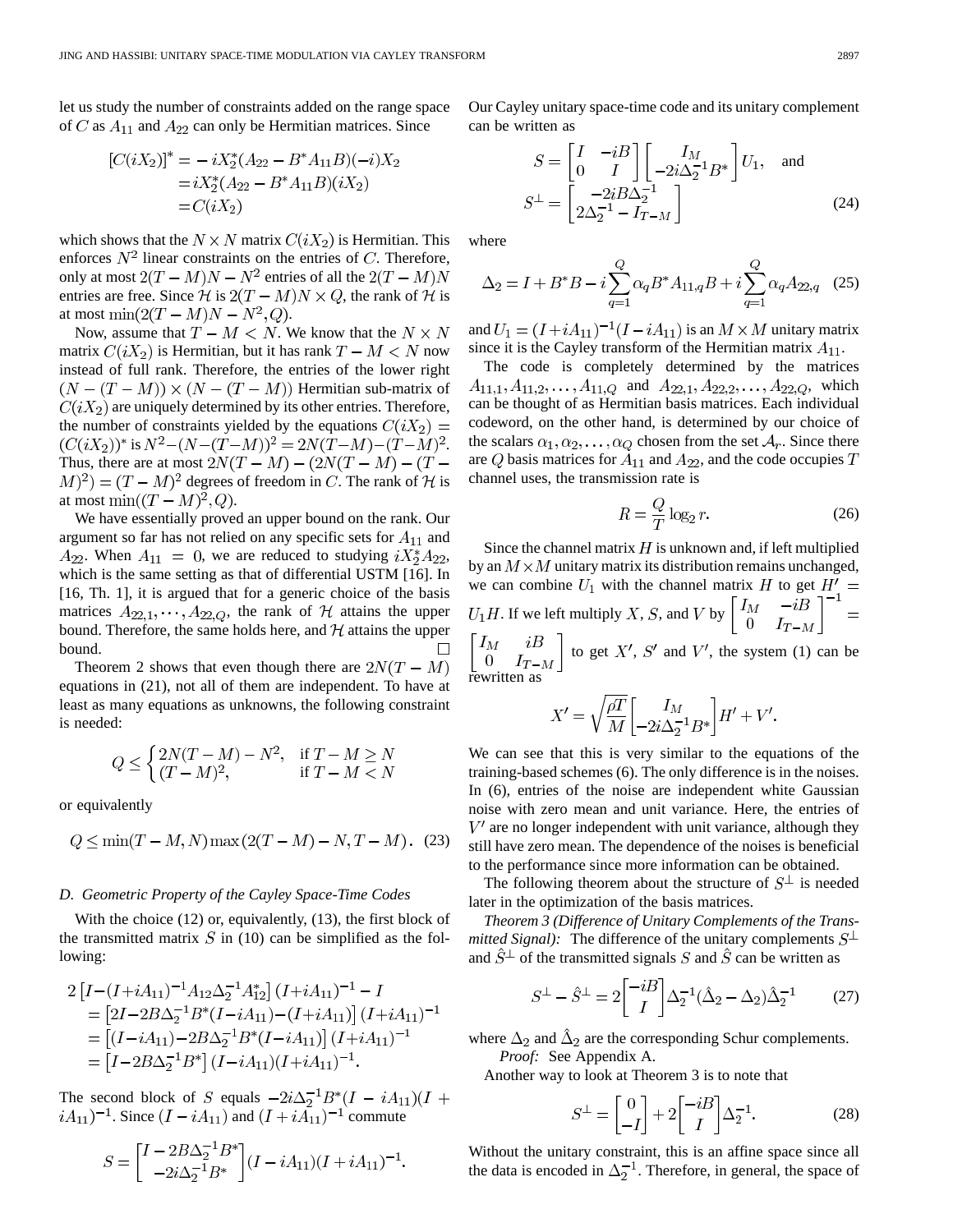$S^{\perp}$  is the intersection of the linear affine space in (28) and the Stiefel manifold  $S^{\perp *}S^{\perp} = I$ . We can see from (27) or (28) that the dimension of the range space of  $S^{\perp} - S'^{\perp}$  (equivalently, the dimension of the affine space) is  $T - M$ . It is interesting to contrast this with the training case, which, from (6), gives

$$
S^{\perp} - \hat{S}^{\perp} = \frac{1}{\sqrt{2}} \begin{bmatrix} -\left( S_d^* - \hat{S}_d^* \right) \\ 0 \end{bmatrix} . \tag{29}
$$

Note now that the dimension of the affine space is  $\min(M, T -$ M), which is no more than  $T - M$  when  $T > 2M$ . Therefore, the affine space of  $S^{\perp}$  for the Cayley codes has a higher dimension than that of the training-based schemes when  $T > 2M$ .

# *E. Design of Unitary Space-Time Codes*

Although we have introduced the Cayley unitary space-time code structure in  $(24)$ , we have not yet specified  $Q$ , nor have we explained how to design the Hermitian basis matrix sets  ${A_{11,1}, A_{11,2}, \ldots, A_{11,Q}}$  and  ${A_{22,1}, A_{22,2}, \ldots, A_{22,Q}}$  or choose the discrete set  $A_r$  from which the  $\alpha_q$ s are drawn. We now discuss these issues.

*1) Design of Q:* To make the constellation as rich as possible, we should make the number of degrees of freedom  $Q$  as large as possible. Therefore, as a general practice, we find it useful to take  $Q$  as its upper limit in (23). That is

$$
Q = \min(T - M, N) \max(2(T - M) - N, T - M). (30)
$$

We are left with how to design the discrete set  $A_r$  and how to choose  $\{A_{11,1}, A_{11,2}, \ldots A_{11,Q}\}$  and  ${A_{22,1}, A_{22,2}, \ldots A_{22,Q}}.$ 

2) Design of  $A_r$ : As mentioned in the introduction, at high SNR, to achieve capacity in the sense of maximizing mutual information between X and  $S, \Phi = (I + iA)^{-1}(I - iA)$  should assemble samples from an isotropic random distribution. Since our data modulate the A matrix  $(A_{11}$  and  $A_{22}$ ), equivalently, we need to find the distribution on  $A$  that yields an isotropically distributed  $\Phi$ .

As proved in [16], the unitary matrix  $\Phi$  is isotropically distributed if and only if the Hermitian matrix  $\Lambda$  has the matrix Cauchy distribution

$$
p(A) = \frac{2^{T^2 - T} (T - 1)! \cdots 1!}{\pi^{\frac{T(T+1)}{2}}} \frac{1}{\det(I + A^2)^T}
$$

which is the matrix generalization of the familiar scalar Cauchy distribution

$$
p(a) = \frac{1}{\pi(1+a^2)}.
$$

For the 1-D case, an isotropic-distributed scalar  $v$  can be written as  $v = e^{i\theta}$ , where  $\theta$  is uniform over [0,2 $\pi$ ). Therefore,  $a =$  $-i((1-e^{i\theta})/(1+e^{i\theta})) = -\tan(\theta/2)$  is Cauchy. When there is only one transmit antenna  $(M = 1)$  and the coherence interval is one channel use only  $(T = 1)$ , the transmitted signals are scalars. There is no need to partition the matrix  $A$ . Therefore,  $(9)$  is used instead of  $(16)$ . We want our code constellation  $A=\sum_{q=1}^{Q} \alpha_q A_q$  to resemble samples from a Cauchy random matrix distribution. Since there is only one degree of freedom in a scalar, it is obvious that  $Q = 1$ . Without loss of generality, setting  $A_1 = 1$ , we get

$$
v = \frac{1 - i\alpha_1}{1 + i\alpha_1}, \quad \text{and} \quad \alpha_1 = -i\frac{1 - v}{1 + v}.
$$

To have a code with rate  $R = (Q/T) \log_2 r$  with  $T = M = 1$ , A should have  $r = 2^R$  points. Standard DPSK puts these points uniformly around the unit circle at angular intervals of  $2\pi/r$ with the first point at  $\pi/r$ . For a point of angle  $\theta$  on the unit circle, the corresponding value for  $\alpha_1$  is

$$
\alpha_1 = -i\frac{1-v}{1+v} = -\tan\left(\frac{\theta}{2}\right). \tag{31}
$$

For example, for  $r = 2$ , we have the set of points on unit circle  $V = \{e^{i\pi/2}, e^{-i\pi/2}\}\$ . From (31), the set of values for  $\alpha_1$  is  $\mathcal{A}_2 = \{-1,1\}$ . For  $r = 4$ ,  $\mathcal{A}_4 =$  $\{-2.4142, -0.4142, 0.4142, 2.4142\}$ . It can be seen that the points rapidly spread themselves out as  $r$  increases, which reflects the heavy tail of the Cauchy distribution.

We denote  $A_r$  to be the image of (31) applied to the set  $\{\pi/r, 3\pi/r, 5\pi/r, \ldots, (2r-1)\pi/r\}$ . When  $r \to \infty$ , the fraction of points in the set less than some value  $x$  is given by the cumulative Cauchy distribution. Therefore, the set  $A_r$  can be regarded as an  $r$ -point discretization of a scalar Cauchy random variable.

For the systems with multiple transmit antennas and higher coherence intervals, no direct method is shown about how to choose  $A$ . In that case, we also choose our set  $A$  to be the set given above. Thus, the  $\alpha_q$ s are chosen as discretized scalar Cauchy random variables for any  $T$  and  $M$ , but to get rate  $R$ , from (26), we need to have

$$
r^Q = 2^{RT}.\tag{32}
$$

To complete the code construction, it is crucial that  ${A_{11,1}, A_{11,2}, \ldots A_{11,Q}}$  and  ${A_{22,1}, A_{22,2}, \ldots A_{22,Q}}$  be chosen appropriately, and we present a criterion in the next section.

*3) Design of*  $A_{11,1}, A_{11,2}, \ldots, A_{11,Q}$ ,  $A_{22,1}, A_{22,2}$ ,  $\ldots$   $A_{22,Q}$ : If the rates being considered are reasonably small, the diversity product criterion  $\max_{l \neq l'} |\det(\Phi_l - \Phi_{l'})|$  is tractable. At high rates, however, it is not practical to pursue the full diversity criterion. There are two reasons for this: First, the criterion becomes intractable because of the number of matrices involved, and second, the performance of the constellation may not be governed so much by its worst-case pairwise  $|\det(\Phi_l - \Phi_{l'})|$  but, rather, by how well the matrices are distributed throughout the space of unitary matrices.

Similar to the differential Cayley code design in [16], for given  $A_r$  and the sets of basis matrices  ${A_{11,1}, A_{11,2}, \ldots A_{11,Q}}$ and  ${A_{22,1}, A_{22,2}, \ldots A_{22,Q}},$ we define a distance criterion for the resulting constellation of matrices  $V$  to be

$$
\xi(\mathcal{V}) = \frac{1}{T - M} E \log \det(S^{\perp} - S'^{\perp})^* (S^{\perp} - S'^{\perp}) \tag{33}
$$

where S is given by (24) and (25), and  $S'$  is given by the same formulas, except that the  $\alpha_q$ s in (25) are replaced by  $\alpha'_q$ s. The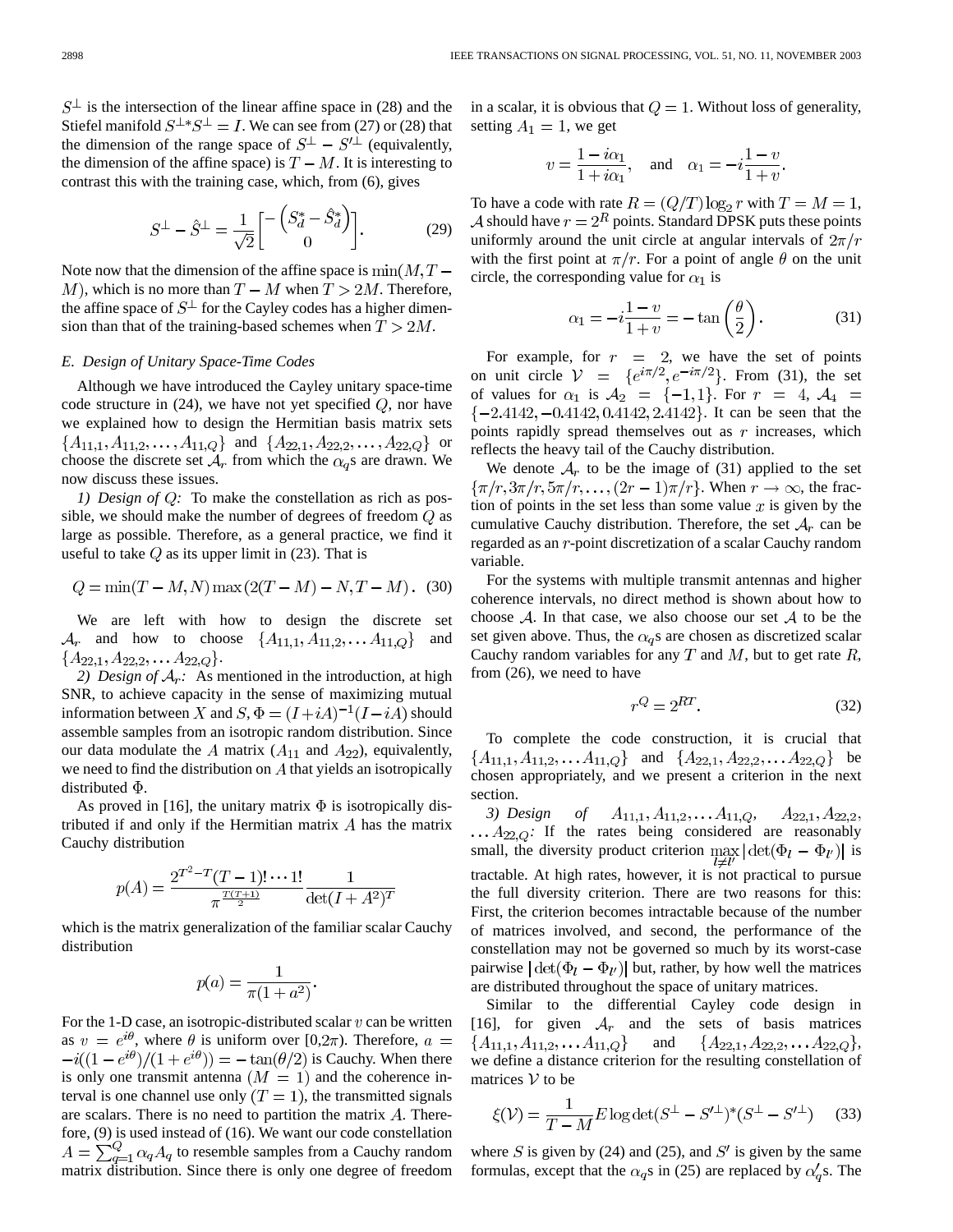expectation is over all possible  $\alpha_q s$  and  $\alpha'_q s$  chosen uniformly from  $A_r$  such that  $(\alpha_1, \dots, \alpha_Q) \neq (\alpha'_1, \dots, \alpha'_Q)$ . Remember that  $S^{\perp}$  denotes the  $T \times (T - M)$  unitary complement matrix of the  $T \times M$  matrix  $S$ .

Let us first look at the difference between this criterion with that in [16]. Here, we use  $S^{\perp}$  and  $S'^{\perp}$  instead of S and S' themselves because the unitary complement instead of the transmitted signal itself is used in the linearized ML decoding. This criterion cannot be directly related to the diversity product as in the case of [16], but still, from the structure, it is a measure of the expected "distance" between the matrices  $S^{\perp}$  and  $S^{\prime \perp}$ . Thus, maximizing  $\xi(\mathcal{V})$  should be connected with lowering average pairwise error probability. Hopefully, optimizing the expected "distance" between the unitary complements  $S^{\perp}$ and  $S'^{\perp}$  instead of that between the unitary signals S and S' themselves will obtain a better performance. In addition, since our constraints (12) are imposed to simplify  $\Delta_2$ , which turns out to simplify  $S^{\perp}$  as well, the calculation of our criterion is much easier than the calculation of the one used in [16], which maximizes the expected "distance" between the unitary matrices  $\Phi$ and  $\Phi'$ . We therefore propose the optimization problem to be

$$
\arg\max_{\{A_{11,q}, A_{22,q}\}, B} \xi(\mathcal{V}).
$$
\n(34)

By (27), we can rewrite the optimization as a function of  $A_{11}$ ,  $A_{22}$  and get the simplified formula

$$
\max_{\{A_{11,q_1}\},\{A_{22,q_2}\},B} \mathbf{E} \log \det \left[B^*(A_{11} - A'_{11})B - (A_{22} - A'_{22})\right]^2 - \mathbf{E} \log \det \Delta_2^2 - \mathbf{E} \log \det \Delta_2'^2 \tag{35}
$$

where

$$
\left\{ \begin{aligned} \Delta_2 &= I + B^* B - i B^* A_{11} B + i A_{22} \\ \Delta_2' &= I + B^* B - i B^* A_{11}' B + i A_{22}' \end{aligned} \right. \text{and}
$$
\n
$$
\left\{ \begin{aligned} A_{11} &= \mathop{\sum}\limits_{q=1}^{Q} \alpha_q A_{11,q}, A_{22} &= \mathop{\sum}\limits_{q=1}^{Q} \alpha_q A_{22,q} \\ A_{11}' &= \mathop{\sum}\limits_{q=1}^{Q} \alpha'_q A_{11,q}, A_{22}' &= \mathop{\sum}\limits_{q=1}^{Q} \alpha'_q A_{22,q}. \end{aligned} \right.
$$

When r is large, the discrete sets from which  $\alpha_q$ s,  $\alpha'_q$ s are chosen from  $(A_r)$  can be replaced with independent scalar Cauchy distributions, and by noticing that the sum of two independent Cauchy random variables is scaled-Cauchy, our criterion can be simplified to

$$
\max_{\{A_{11,q}, A_{22,q}\}, B} \mathbf{E} \log \det(B^* A_{11} B - A_{22})^2 - 2\mathbf{E} \log \det \Delta_2^2.
$$
\n(36)

*Choosing the Frobenius Norm of the Basis Matrices:* The entries of the  $A_{11,q}$ s and  $A_{22,q}$ s in (35) are unconstrained other than that they must be Hermitian matrices. However, we found that it is beneficial to constrain the Frobenius norm of all the matrices in  $\{A_{11,q}\}$  to be the same, which we denote by  $\gamma_1$  and similarly for the matrices  $\{A_{22,q}\}\,$ , whose Frobenius norm we denote by  $\gamma_2$ . In fact, in our experience, it is very important, for both the criterion function (35) and the ultimate constellation performance, that the correct Frobenius norms of the basis matrices be chosen. The gradients for the Frobenius norms  $\gamma_1$ 

and  $\gamma_2$  are given in Appendix C, and gradient-ascent method is used. Since the optimization of  $B$  is too complicated to be done by the gradient-ascent method, and simulation shows that the Frobenius norm of  $B$ , and  $B$  itself, do not have significant effects on the performance as long as  $B$  is full rank, we choose  $B$ to be  $\gamma_3[I_M, 0_{M \times (T-2M)}]$  with  $\gamma_3$  close to 1. This has shown to perform well.

*4) Design Summary:* We now summarize the design method for a Cayley unitary space-time code with  $M$  transmit antennas and  $N$  receive antennas and target rate  $R$ .

- 1) Choose  $Q \le \min(T-M, N) \max(2(T-M) N, T N)$  $M$ ). Although this inequality is a soft limit for sphere decoding, we choose our  $Q$  that obeys the inequality to keep the decoding complexity polynomial.
- 2) Choose r that satisfies  $r^Q = 2^{RT}$ . We always choose r to be a power of 2 to simplify the bit allocation and use a standard Gray-code assignment of bits to the symbols of the set  $A_r$ .
- 3) Let  $A_r$  be the r-point discretization of the scalar Cauchy distribution obtained as the image of the function  $\alpha = -\tan(\theta/2)$  applied to the set  $\{\pi/r, 3\pi/r, 5\pi/r, \ldots, (2r-1)\pi/r\}.$
- 4) Choose  $\{A_{11,q}\}\$ and  $\{A_{22,q}\}\$  that solves the optimization problem (35). A gradient-ascent method can be used. The computation of the gradients of the criterion in (35) is presented in Appendix B. At the end of each iteration, gradient-ascent is used to optimize the Frobenius norms of the basis matrices  $A_{11,1}, A_{11,2}, \cdots, A_{11,Q}$  and  $A_{22,1}, A_{22,2}, \cdots, A_{22,Q}$ . The computation of the gradients is given in Appendix C. Note first that the solution to (35) is highly nonunique. Another solution can be obtained by simply reordering the  $A_{11,q}s$  and  $A_{22,q}s$ . In addition, since the criterion function is neither linear nor convex in the design variables  $A_{11,q}$  and  $A_{22,q}$ , there is no guarantee of obtaining a global maximum. However, since the code design is performed off-line and only once, we can use more sophisticated optimization techniques to get a better solution. Simulation results show that the codes obtained by this method have good performance. The number of receive antennas  $N$  does not appear explicitly in the criterion (35), but it depends on  $N$  through the choice of  $Q$ . Hence, the optimal codes, for a given  $M$ , are different for different  $N$ .

#### III. SIMULATION RESULTS

In this section, we give examples of Cayley unitary spacetime codes and the simulated performance of the codes for various number of antennas and rates. The fading coefficient from each transmit antenna to each receive antenna is modeled independently as a complex Gaussian variable with zero mean and unit variance and is kept constant for  $T$  channel uses. At each time, a zero-mean, unit-variance complex Gaussian noise is added to each receive antenna. Two error events of interest are demonstrated including block errors, which correspond to errors in decoding the  $T \times M$  matrices  $S_1, \ldots, S_L$ , and bit errors, which correspond to errors in decoding  $\alpha_1, \dots, \alpha_Q$ . The bits are allocated to each  $\alpha_q$  by a Gray code, and therefore, a block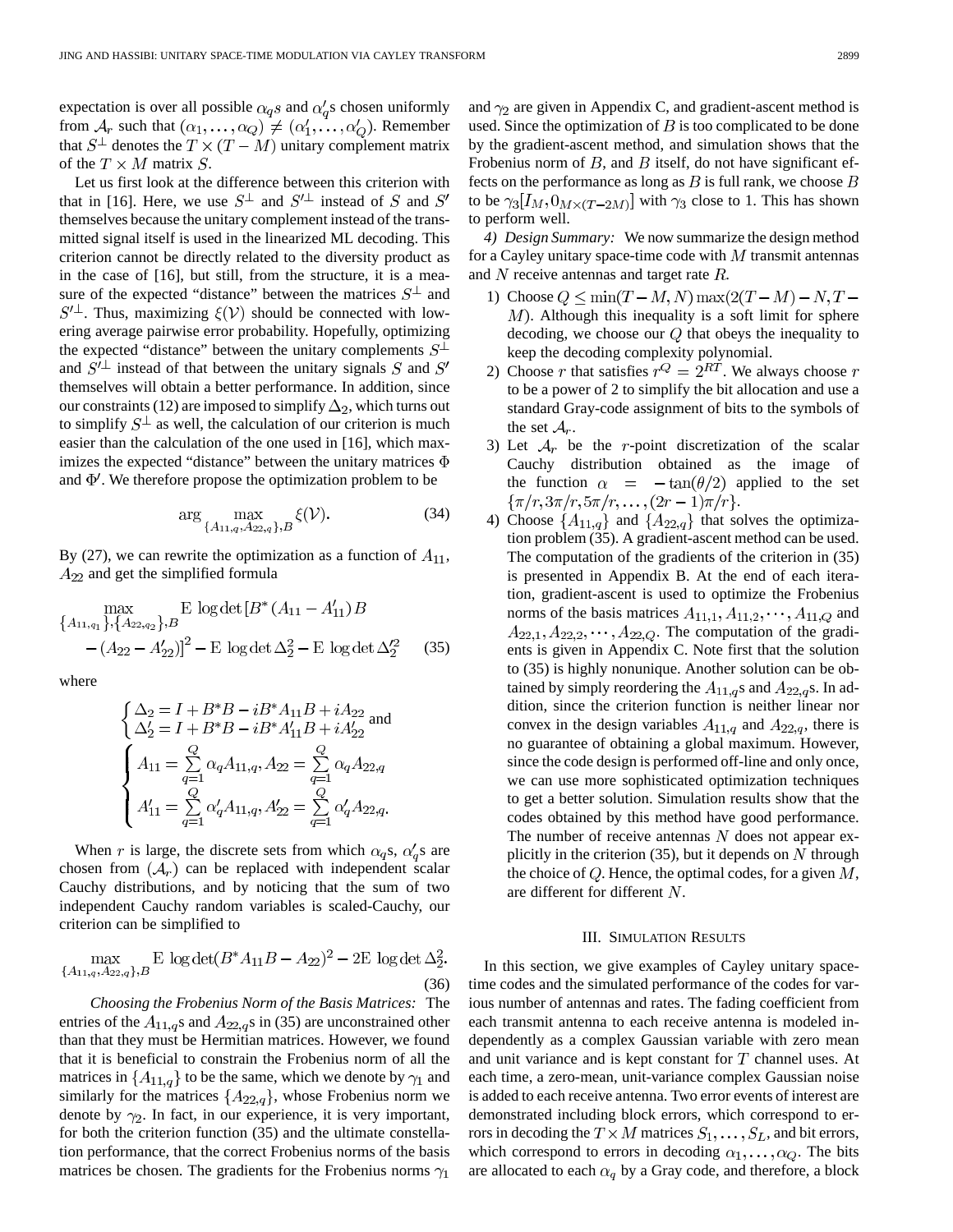$T=4 M=2 N=1 R=1.5$  $10<sup>1</sup>$  $10$ ber/bler<br>o - for ber using ML decoding  $10<sup>7</sup>$ -- for bler using ML decoding -o for ber using linearized ML -+ for bler using linearized ML  $10<sup>7</sup>$ 20  $\overline{2}$  $2<sub>4</sub>$  $26$  $28$ SNR

Fig. 1.  $T = 4$ ,  $M = 2$ ,  $N = 1$ , and  $R = 1.5$ : ber and bler of the linearized ML given by (15), compared with the true ML.

error may correspond to only a few bit errors. We first give an example to compare the performance of the linearized ML, which is given by (15), with that of the true ML, and then, performance comparisons of our codes with training-based methods are given.

## *A. Linearized ML versus ML*

In communications and code designs, the decoding complexity is an important issue. In our problem, when the transmission rate is high, for example,  $R = 3$  and  $T = 6$ ,  $M = 3$ , for one coherence interval, the true ML decoding involves a search over  $2^{RT} = 2^{18} = 2621446 \times 3$  matrices, which is not practical. This is why we linearize the ML decoding to use the sphere decoding algorithm.

However, we need to know the penalty for using (15) instead of the true ML. Here, an example is given for the case of a twotransmit, one-receive antenna system with coherence interval of four channel uses operating at rate  $R = 1.5$  with  $Q = 3$  and  $r = 2$ . The number of signal matrices is  $2^{RT} = 64$  for which the true ML is feasible. The resulting bit error rate and block error rate curves for the linearized ML are the line with circles and line with stars in Fig. 1. The resulting bit error rate and block error rate curves for the the true ML are the solid line and the dashed line in the figure. We can see from Fig. 1 that the performance loss for the linearized ML decoding is almost neglectable, but the computational complexity is saved greatly by using the linearized ML decoding, which is implemented by sphere decoder.

# *B. Cayley Unitary Space-Time Codes versus Training-Based Codes*

In this section, a few examples of the Cayley codes for various multiple antenna communication systems are given, and their performance compared with that of the training-based codes is also showed.

As discussed in the introduction, a commonly used scheme for unknown channel multiple antenna communication systems is to obtain the channel information via training. It is important and meaningful to compare our code with that of the training codes. Training-based schemes and the optimal way to do training are discussed in Section I-B. In most of the following simulations, different space-time codes are used in the data transmission phase for different system settings. Sphere decoding is used in decoding all the Cayley codes, and the decoding of the training-based codes is always ML, but the algorithm varies according to the codes used. The details of the codes used (the basis matrices, etc.) can be obtained by contacting the authors.

*Example of*  $T = 4$ ,  $M = 2$ , and  $N = 2$ . The first example is for the case of two transmit and two receive antennas with coherence interval  $T = 4$ . For the training-based schemes, half of the coherence interval is used for training. For the data transmission phase, we consider two different space-time codes. The first one is the well-known orthogonal design in which the transmitted data matrix has the following structure:

$$
S_d = \begin{bmatrix} a & b \\ -\overline{b} & \overline{a} \end{bmatrix}
$$

By choosing a and b from the signal set of 16-QAM equally likely, the rate of the training-based code is 2 bits per channel use. The same as the Cayley codes, bits are allocated to each entry by the Gray code. The second one is the LD code proposed in [5]:

$$
S_d = \sum_{q=1}^4 (\alpha_q A_q + i \beta_q B_q), \quad \alpha_q, \beta_q \in \left\{ -\frac{1}{\sqrt{2}}, \frac{1}{\sqrt{2}} \right\}
$$

where

$$
A_1 = B_1 = \frac{1}{\sqrt{2}} \begin{bmatrix} 1 & 0 \\ 0 & 1 \end{bmatrix}, \quad A_2 = B_2 = \frac{1}{\sqrt{2}} \begin{bmatrix} 0 & 1 \\ 1 & 0 \end{bmatrix}
$$
  

$$
A_3 = B_3 = \frac{1}{\sqrt{2}} \begin{bmatrix} 1 & 0 \\ 0 & -1 \end{bmatrix}, \quad A_4 = B_4 = \frac{1}{\sqrt{2}} \begin{bmatrix} 0 & 1 \\ -1 & 0 \end{bmatrix}.
$$

Clearly, the rate of the training-based LD code is also 2. For the Cayley code, from (30), we choose  $Q = 4$ . To attain rate 2,  $r = 4$  from (32). The Cayley code was obtained by finding a local maximum to (36).

The performance curves are shown in Fig. 2. The dashed line/dashed line with plus signs indicates the ber/bler of the Cayley code at rate 2. The solid line/solid line indicates the ber/bler of the training-based orthogonal design at rate 2, and the dash-dotted line/dash-dotted line with plus signs shows the ber/bler of the training-based LD code at rate 2. We can see from the figure that the Cayley code underperforms the optimal training-based codes by 3–4 dB. However, our results are preliminary, and it is conceivable that better performance may be obtained by further optimization of (35) or (36).

*Example of*  $T = 5$ ,  $M = 2$ , and  $N = 1$ . For the trainingbased scheme of this setting, two channel uses of each coherence interval are allocated to training. Therefore, in the data transmission phase, bits are encoded into a  $3 \times 2$  data matrix  $S_d$ . Since we are not aware of any 3  $\times$  2 space-time code, we employ an uncoded transmission scheme, where each element of  $S_d$  is chosen independently from a BPSK constellation, resulting in rate 6/5. This allows us to compare the Cayley codes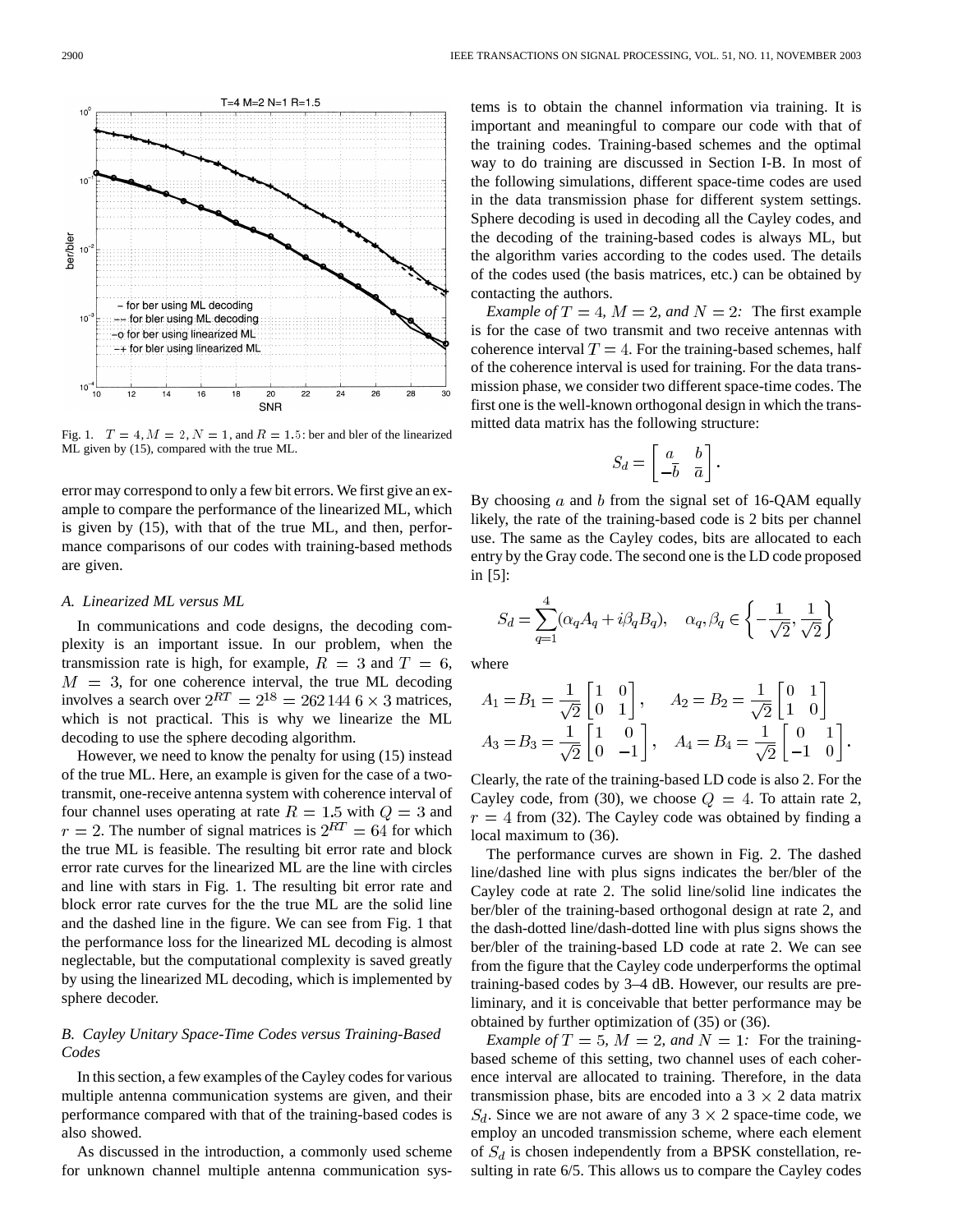

Fig. 2.  $T = 4$ ,  $M = 2$ ,  $N = 2$ , and  $R = 2$ : ber and bler of the Cayley code compared with the training-based orthogonal design and the training-based LD code.



Fig. 3.  $T = 5$ ,  $M = 2$ , and  $N = 1$ : ber and bler of the Cayley codes compared with the uncoded training-based scheme.

with the the uncoded training-based scheme. Two Cayley codes are analyzed here: the Cayley code at rate 1 with  $Q = 5, r = 2$ and the Cayley code at rate 2 with  $Q = 5$ ,  $r = 4$ .

The performance curves are shown in Fig. 3. The solid line/solid line with plus signs indicates the ber/bler of the Cayley code at rate 1, the dash-dotted line/dash-dotted line



Fig. 4.  $T = 5$ ,  $M = 2$ , and  $N = 1$ : ber and bler of the Cayley codes compared with the uncoded training-based scheme.

with plus signs shows the ber/bler of the Cayley code at rate 2, and the dashed line/dashed line with plus signs shows the ber/bler of the training-based scheme, which has a rate of 6/5. Exhaustive search is used in decoding the training-based scheme, and sphere decoding is applied to decode the Cayley codes.

We can see that our Cayley code at rate 1 has lower ber and bler than the training-based scheme at rate 6/5 at any SNR. In addition, even at a rate which is 4/5 higher (2 compared with 6/5), the performance of the Cayley code is comparable with that of the training-based scheme when the SNR is as high as 35.

*Example of*  $T = 7$ ,  $M = 3$ , and  $N = 1$ . For this system setting, three channel uses of each coherence interval are allocated to training. In the data transmission phase of the training-based scheme, we use the optimized LD code given in [5], where we have the equation shown at bottom of the page. By setting  $\alpha_i$ ,  $\beta_i$  in BPSK, we obtain an LD code at rate 8/7. For the Cayley code, we choose  $Q = 7$  and  $r = 2$ , and the rate of the code is 1.

The performance curves are shown in Fig. 4. The solid line/solid line with plus signs indicates the ber/bler of the Cayley code at rate 1, and the dashed line/dashed line with plus signs shows the ber/bler of the training-based LD code, which has a rate of 8/7. Sphere decoding is applied in the decoding of both codes. From Fig. 4, we can see that the performance of the Cayley code is close to the performance of the training-based LD code. Therefore, at a rate 1/7 lower, the Cayley code is

$$
S_d=\begin{bmatrix}\alpha_1+\alpha_3+i\left[\frac{\beta_2+\beta_3}{\sqrt{2}}+\beta_4\right] & \frac{\alpha_2-\alpha_4}{\sqrt{2}}-i\left[\frac{\beta_1}{\sqrt{2}}+\frac{\beta_2-\beta_3}{2}\right] & 0\\[0.4em] \frac{-\alpha_2+\alpha_4}{\sqrt{2}}-i\left[\frac{\beta_1}{\sqrt{2}}+\frac{\beta_2-\beta_3}{2}\right] & \alpha_1-i\frac{\beta_2+\beta_3}{\sqrt{2}} & -\frac{\alpha_2+\alpha_4}{\sqrt{2}}+i\left[\frac{\beta_1}{\sqrt{2}}-\frac{\beta_2-\beta_3}{2}\right] \\[0.4em] 0 & \frac{\alpha_2+\alpha_4}{\sqrt{2}}+i\left[\frac{\beta_1}{\sqrt{2}}+\frac{\beta_2-\beta_3}{2}\right] & \alpha_1-\alpha_3+i\left[\frac{\beta_2+\beta_3}{\sqrt{2}}-\beta_4\right] \\[0.4em] \frac{\alpha_2-\alpha_4}{\sqrt{2}}+i\left[\frac{\beta_1}{\sqrt{2}}+\frac{\beta_2-\beta_3}{2}\right] & -\alpha_3+i\beta_4 & -\frac{\alpha_2+\alpha_4}{\sqrt{2}}+i\left[\frac{\beta_1}{\sqrt{2}}-\frac{\beta_2-\beta_3}{2}\right] \end{bmatrix}.
$$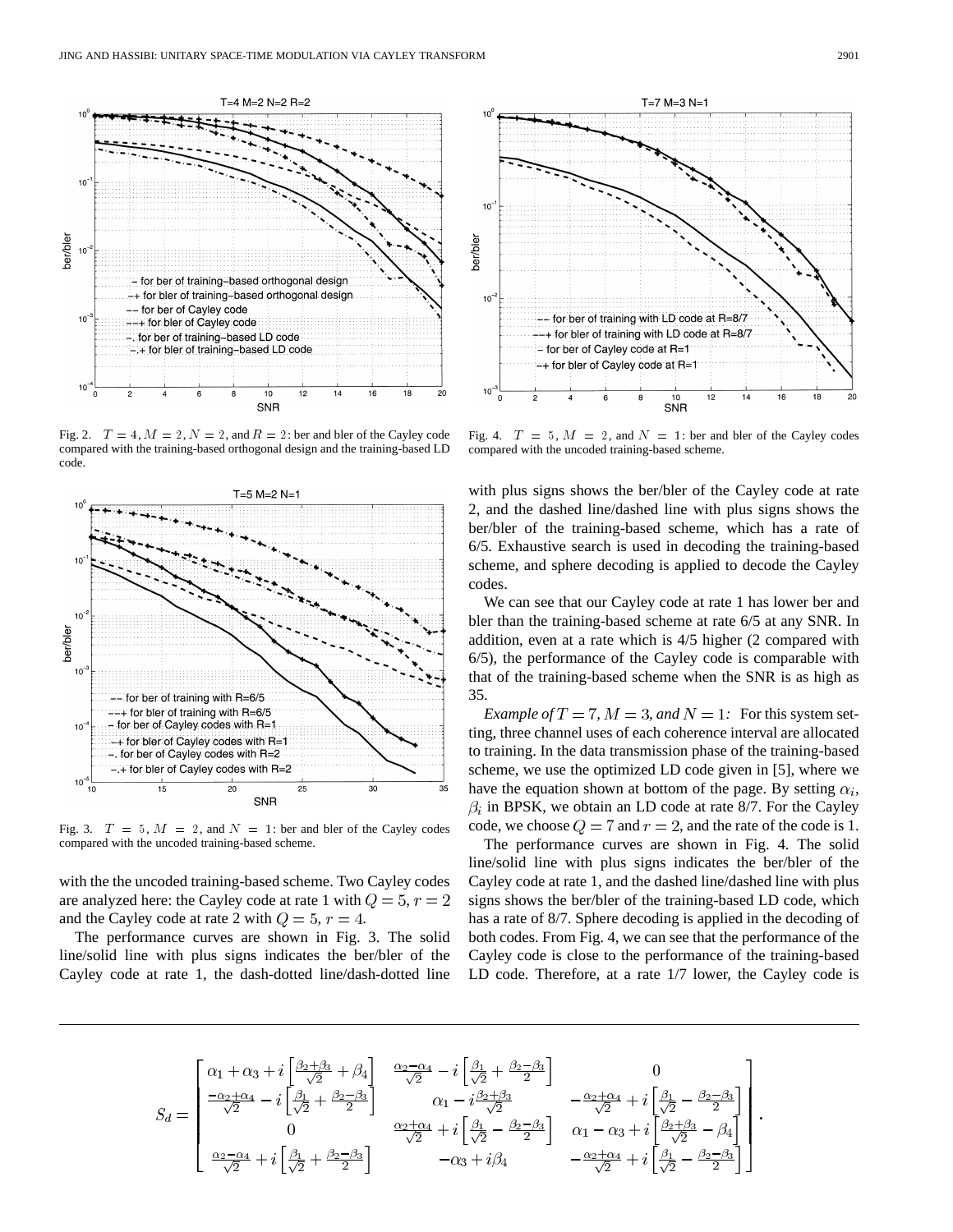comparable with the training-based LD code. Again, our results are preliminary, and further optimization of (35) or (36) may yield improved performance.

## IV. CONCLUSION

Cayley unitary space-time codes are developed in this paper. The codes require channel knowledge at neither the transmitter nor the receiver, are simple to encode and decode, and apply to any combination of transmit and receive antennas. They are designed with a probabilistic criterion: They maximize the expected log-determinant of the difference between matrix pairs. The Cayley transform is used to construct the codes because it maps the nonlinear Stiefel manifold of unitary matrices to the linear space of skew-Hermitian matrices. The transmitted data is broken into substreams  $\alpha_1, \ldots, \alpha_Q$  and then linearly encoded in the Cayley transform domain. We showed that by constraining  $A_{12} = (I + iA_{11})B$  and ignoring the data dependence of the additive noise,  $\alpha_1, \ldots, \alpha_Q$  appear linearly at the receiver. Therefore, linear decoding algorithms such as sphere decoding and nulling and cancelling can be used in polynomial time. Our code has a similar structure as training-based schemes after transformations.

The recipe for designing Cayley unitary space-time codes for any combination of transmit/receive antennas and coherence intervals is given, and in addition, simulation examples are shown to compare our Cayley codes with optimized trainingbased space-time codes and uncoded training-based schemes for different system settings. Our simulation results are preliminary but indicate that the Cayley codes generated with this recipe slightly underperform optimized training-based schemes using orthogonal designs and/or LD codes. However, they are clearly superior to uncoded training-based space-time schemes. Further optimization of the Cayley code basis matrices [in (35) or (36)] is necessary for a complete comparison of the performance with training-based schemes.

# APPENDIX A PROOF OF THEOREM 3

*Theorem 3 (Difference of Unitary Complements of the Transmitted Signal)*: The difference of the unitary complements  $S^{\perp}$ and  $\hat{S}^{\perp}$  of the transmitted signals S and  $\hat{S}$  can be written as

$$
S^{\perp} - \hat{S}^{\perp} = 2 \begin{bmatrix} -iB \\ I \end{bmatrix} \Delta_2^{-1} (\hat{\Delta}_2 - \Delta_2) \hat{\Delta}_2^{-1}
$$

where  $\Delta_2$  and  $\Delta_2$  are the corresponding Schur complements.

*Proof:* First, by simple algebra, can be proved, which is equivalent to . From (24)

$$
S^{\perp} = \begin{bmatrix} -2iB\Delta_2^{-1} \\ 2\Delta_2^{-1} - I \end{bmatrix} = \begin{bmatrix} -2iB \\ 2I - \Delta_2 \end{bmatrix} \Delta_2^{-1}
$$

and

$$
S^{\perp} = \begin{bmatrix} -2i\Delta_1^{-1}A_{12}(I + iA_{22})^{-1} \\ 2\Delta_2^{-1} - I \end{bmatrix}
$$
  
= 
$$
\begin{bmatrix} \Delta_1^{-1} & 0 \\ 0 & \Delta_2^{-1} \end{bmatrix} \begin{bmatrix} -2iA_{12}(I + iA_{22})^{-1} \\ 2I - \Delta_2 \end{bmatrix}.
$$

Therefore

$$
S^{\perp} - \hat{S}^{\perp}
$$
\n
$$
= \begin{bmatrix} \Delta_1^{-1} & 0 \\ 0 & \Delta_2^{-1} \end{bmatrix} \left( \begin{bmatrix} -2iA_{12}(I + iA_{22})^{-1} \\ 2I - \Delta_2 \end{bmatrix} \hat{\Delta}_2 - \begin{bmatrix} \Delta_1 & 0 \\ 0 & \Delta_2 \end{bmatrix} \begin{bmatrix} -2iB \\ 2I - \hat{\Delta}_2 \end{bmatrix} \right) \hat{\Delta}_2^{-1}
$$
\n
$$
= \begin{bmatrix} \Delta_1^{-1} & 0 \\ 0 & \Delta_2^{-1} \end{bmatrix} \begin{bmatrix} -2iA_{12}(I + iA_{22})^{-1} \hat{\Delta}_2 + 2i\Delta_1B \\ 2\hat{\Delta}_2 - \Delta_2\hat{\Delta}_2 - 2\Delta_2 + \Delta_2\hat{\Delta}_2 \end{bmatrix} \hat{\Delta}_2^{-1}
$$
\n
$$
= \begin{bmatrix} \Delta_1^{-1} & 0 \\ 0 & \Delta_2^{-1} \end{bmatrix}
$$
\n
$$
\times \begin{bmatrix} 2iA_{12}(I + iA_{22})^{-1} \Delta_2 - 2iA_{12}(I + iA_{22})^{-1} \hat{\Delta}_2 \\ 2(\hat{\Delta}_2 - \Delta_2) \end{bmatrix} \hat{\Delta}_2^{-1}
$$
\n
$$
= \begin{bmatrix} -2i\Delta_1^{-1}A_{12}(I + iA_{22})^{-1} & 0 \\ 0 & 2\Delta_2^{-1} \end{bmatrix} \begin{bmatrix} \hat{\Delta}_2 - \Delta_2 \\ \hat{\Delta}_2 - \Delta_2 \end{bmatrix} \hat{\Delta}_2^{-1}
$$
\n
$$
= \begin{bmatrix} -2iB\Delta_2^{-1} \\ 2\Delta_2^{-1} \end{bmatrix} (\hat{\Delta}_2 - \Delta_2) \hat{\Delta}_2^{-1}
$$
\n
$$
= 2 \begin{bmatrix} -iB \\ I \end{bmatrix} \Delta_2^{-1} (\hat{\Delta}_2 - \Delta_2) \hat{\Delta}_2^{-1}.
$$

# APPENDIX B GRADIENT OF CRITERION (35)

In the simulation presented in this paper, the maximization of the design criterion function (35) is performed using a simple gradient-ascent method. In this section, we compute the gradient of (35) that this method requires.

We are interested in the gradient with respect to the matrices  $A_{11,1}, \ldots, A_{11,Q}$  and  $A_{22,1}, \ldots, A_{22,Q}$  of the design function (35), which is equivalent to

$$
\max_{\{A_{11,q}, A_{22,q}\}, B} \mathbf{E} \log \det \left[ B^* \left( A_{11} - A'_{11} \right) B - \left( A_{22} - A'_{22} \right) \right]^2 - 2 \mathbf{E} \log \det \Delta_2^2.
$$
 (B.1)

To compute the gradient of a real function  $f(A_q)$  with respect to the entries of the Hermitian matrix  $A_q$ , we use the formulas

$$
\left[\frac{\partial f(A_q)}{\partial Re A_q}\right]_{j,k} = \min_{\delta \to 0} \frac{1}{\delta} \left[ f\left(A_q + \delta\left(e_j e_k^t + e_k e_j^t\right)\right) - f(A_q) \right]
$$
  

$$
j \neq k \quad (B.2)
$$

$$
\left[\frac{\partial f(A_q)}{\partial Im A_q}\right]_{j,k} = \min_{\delta \to 0} \frac{1}{\delta} \left[ f\left(A_q + i\delta\left(e_j e_k^t - e_k e_j^t\right)\right) - f(A_q) \right]
$$
  
 $j \neq k$  (B.3)

$$
\left[\frac{\partial f(A_q)}{\partial A_q}\right]_{j,j} = \min_{\delta \to 0} \frac{1}{\delta} \left[ f\left(A_q + \delta e_j e_j^t\right) - f(A_q) \right]
$$
(B.4)

where  $e_j$  is the unit column vector of the same dimension of columns of  $A_q$ , which has a one in the *j*th entry and zeros elsewhere. That is, when we calculate the gradient with respect to  $A_{11,q}, e_j$  should has dimension M, and for the gradient with respect to  $A_{22,q}$ , it is  $T - M$  instead.  $e_i^t$  means the transpose of  $e_j$ .

First, note that  $A_{11} - A'_{11} = \sum_{q=1}^{Q} A_{11,q} a_q$ , where , and similarly,  $A_{22} - A'_{22} = \sum_{q=1}^{Q} A_{22,q} a_q$ . Therefore,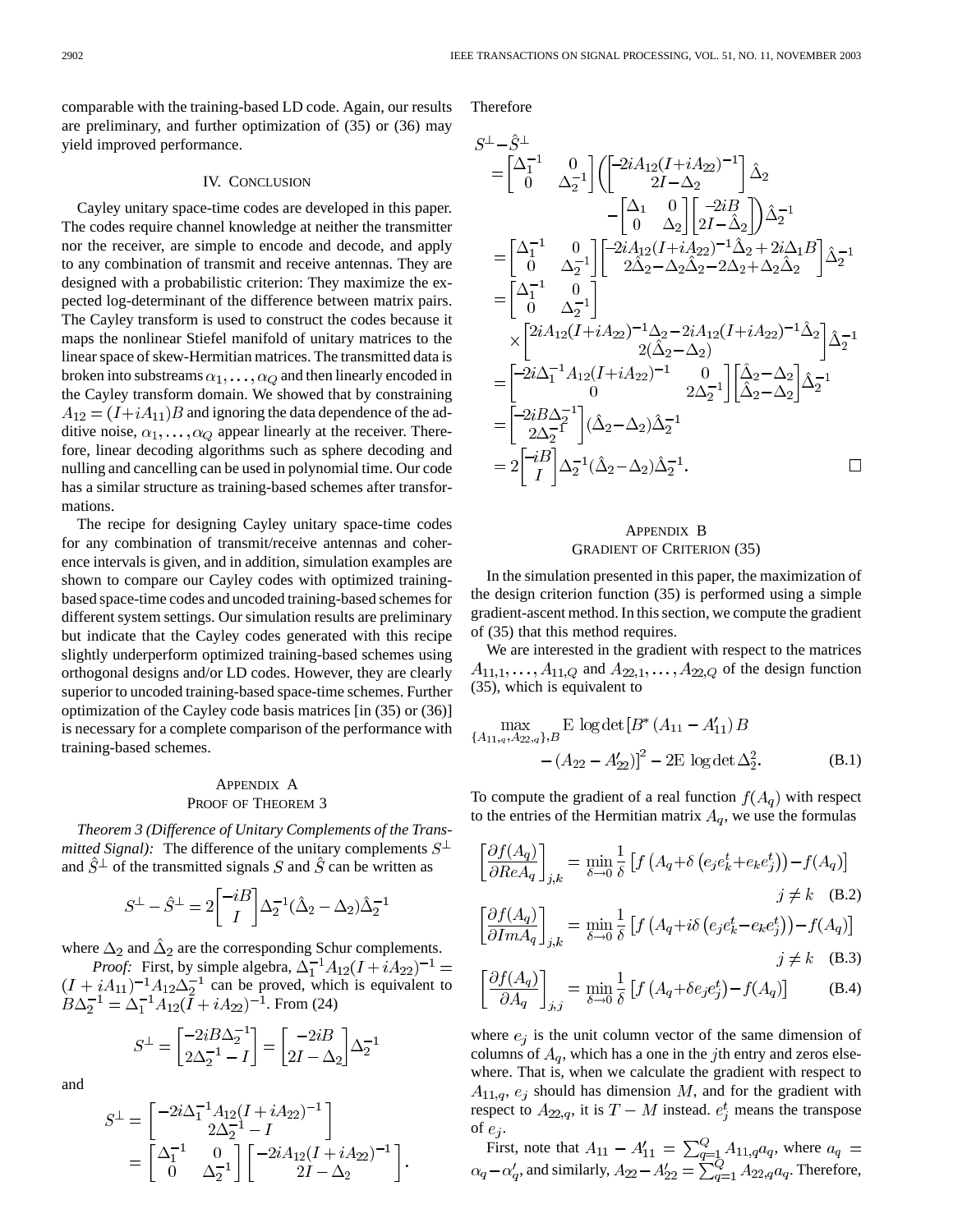to apply (B.2) to the first term of (B.1) with respect to  $A_{11,q}$ , let , and we compute

$$
log det[B^*(A_{11} - A'_{11})B - (A_{22} - A'_{22})+B^*(e_j e_k^t + e_k e_j^t)Ba_q]^2= log det\{H^2 + [HB^*(e_j e_k^t + e_k e_j^t)B\}+B^*(e_j e_k^t + e_k e_j^t)BH]\delta a_q + o(\delta^2)I\}= log det H^2+ log det\{I + H^{-2}[HB^*(e_j e_k^t + e_k e_j^t)B\}+B^*(e_j e_k^t + e_k e_j^t)BH]\delta a_q + o(\delta^2)I\}= log det H^2 + tr\{H^{-2}[HB^*(e_j e_k^t + e_k e_j^t)B\}+B^*(e_j e_k^t + e_k e_j^t)BH]\delta a_q\} + o(\delta^2)= log det H^2 + tr\{H^{-1}B^*(e_j e_k^t + e_k e_j^t)B + H^*-2B^*(e_j e_k^t + e_k e_j^t)BH]\delta a_q\} + o(\delta^2)= log det H^2 + tr\{BH^{-1}B^*(e_j e_k^t + e_k e_j^t)\}+BH^{-1}B^*(e_j e_k^t + e_k e_j^t)\delta a_q\} + o(\delta^2)= log det H^2 + (2{BH^{-1}B}_{k,j} + 2{BH^{-1}B}_{j,k})a_q + o(\delta^2)= log det H^2 + 4Re\{BH^{-1}B^* \}_{j,k}a_q + o(\delta^2).
$$

We use tr $AB = \text{tr} BA$ , and the last equality follows because  $BH^{-1}B^*$  is Hermitian. We may now apply (B.2) to obtain

$$
\left[\frac{\partial \log \det \left[B^*(A_{11} - A'_{11}) B - (A_{22} - A'_{22})\right]^2}{\partial Re A_{11,q}}\right]_{j,k}
$$
  
= 4E Re{BH<sup>-1</sup>B<sup>\*</sup>}<sub>j,k</sub>a<sub>q</sub>, j \neq k.

The gradient with respect to the imaginary components of  $A_{11,q}$  can be obtained in a similar way as the following:

$$
\left[\frac{\partial \log \det \left[B^*(A_{11} - A'_{11}) B - (A_{22} - A'_{22})\right]^2}{\partial \text{Im} A_{11,q}}\right]_{j,k}
$$
  
= 4E Im{ $BH^{-1}B^*$ }<sub>j,k</sub> $a_q$ ,  $j \neq k$ 

and the gradient with respect to the diagonal elements is

$$
\frac{\partial \log \det \left[ B^* \left( A_{11} - A'_{11} \right) B - \left( A_{22} - A'_{22} \right) \right]^2}{\partial A_{11,q}} \Big]_{j,j}
$$
  
= 2E \{BH^{-1}B^\* \}\_{j,j} a\_q.

Similarly, we get the gradient with respect to  $A_{22,q}$ 

$$
\left[\frac{\partial \log \det \left[B^*(A_{11} - A'_{11}) B - (A_{22} - A'_{22})\right]^2}{\partial \text{Re} A_{22,q}}\right]_{j,k}
$$
\n
$$
= -4\mathrm{E} \, \text{Re} H_{j,k}^{-1} a_q, \quad j \neq k
$$
\n
$$
\left[\frac{\partial \log \det \left[B^*(A_{11} - A'_{11}) B - (A_{22} - A'_{22})\right]^2}{\partial \text{Im} A_{22,q}}\right]_{j,k}
$$
\n
$$
= -4\mathrm{E} \, \text{Im} H_{j,k}^{-1} a_q, \quad j \neq k
$$
\n
$$
\left[\frac{\partial \log \det \left[B^*(A_{11} - A'_{11}) B - (A_{22} - A'_{22})\right]^2}{\partial A_{22,q}}\right]_{j,j}
$$
\n
$$
= 2\mathrm{E} \, H_{j,j}^{-1} a_q.
$$

For the second term, by using the same method, the following results are obtained:

$$
\left[\frac{\partial \log \det \Delta_2^2}{\partial Re A_{11,q}}\right]_{j,k} = 2E \, Re(D+D^* + E + E^*)_{j,k}\alpha_q, \quad j \neq k
$$
\n
$$
\left[\frac{\partial \log \det \Delta_2^2}{\partial Im A_{11,q}}\right]_{j,k} = 2E \, Im(D+D^* + E + E^*)_{j,k}\alpha_q, \quad j \neq k
$$
\n
$$
\left[\frac{\partial \log \det \Delta_2^2}{\partial A_{11,q}}\right]_{j,j} = 2E \, (D+E)_{j,j}\alpha_q
$$
\n
$$
\left[\frac{\partial \log \det \Delta_2^2}{\partial Re A_{22,q}}\right]_{j,k} = 2E \, Re(F + F^* + G + G^*)_{j,k}\alpha_q, \quad j \neq k
$$
\n
$$
\left[\frac{\partial \log \det \Delta_2^2}{\partial Im A_{22,q}}\right]_{j,k} = 2E \, Im(F + F^* + G + G^*)_{j,k}\alpha_q, \quad j \neq k
$$
\n
$$
\left[\frac{\partial \log \det \Delta_2^2}{\partial A_{22,q}}\right]_{j,j} = 2E \, (F + G)_{j,j}\alpha_a
$$

where

$$
D = iB\Delta_2^{-2}(I + iA_{22})B^*
$$
  
\n
$$
E = iB\Delta_2^{-2}B^*(I - iA_{11})BB^*
$$
  
\n
$$
F = \Delta_2^{-2}A_{22}
$$
  
\n
$$
G = iB^*(I + iA_{11})B\Delta_2^{-2}
$$

and all the expectations are over all possible  $\alpha_1, \ldots, \alpha_Q$ .

# APPENDIX C GRADIENT OF FROBENIUS NORMS OF THE BASIS SETS

Let  $\gamma_1$  be a multiplicative factor that we use to multiple every  $A_{11,q}$ , and let  $\gamma_2$  be a multiplicative factor that we use to multiple every  $A_{22,q}$ . Thus,  $\gamma_1^2$  and  $\gamma_2^2$  are the Frobenius norms of matrices in  $\{A_{11,q}\}\$  and  $\{A_{22,q}\}\$ . We solve for the optimal  $\gamma_1$ ,  $\gamma_2 > 0$  by maximizing the criterion function in (35)

$$
\xi(\gamma_1, \gamma_2) = \mathcal{E} \log \det \left[ \gamma_1 B^* \left( A_{11} - A'_{11} \right) B - \gamma_2 \left( A_{22} - A'_{22} \right) \right]^2 - 2 \mathcal{E} \log \det \Delta_2^2
$$

where

$$
\Delta_2=I+B^*B-i\gamma_1B^*\sum_{q=1}^Q\alpha_qA_{11,q}B+i\gamma_2\sum_{q=1}^{Q_1}\alpha_qA_{22,q}.
$$

As in the optimization of  $A_{11,q}$ ,  $A_{22,q}$ , the gradient-ascent method is used. To compute the gradient of a real function  $f(x1, x2)$  with respect to  $x_1$  and  $x_2$ , we use the formulas

$$
\frac{\partial f(x_1, x_2)}{\partial x_1} = \lim_{\delta \to 0} \frac{1}{\delta} [f(x_1 + \delta, x_2) - f(x_1, x_2)]
$$

$$
\frac{\partial f(x_1, x_2)}{\partial x_2} = \lim_{\delta \to 0} \frac{1}{\delta} [f(x_1, x_2 + \delta) - f(x_1, x_2)]
$$